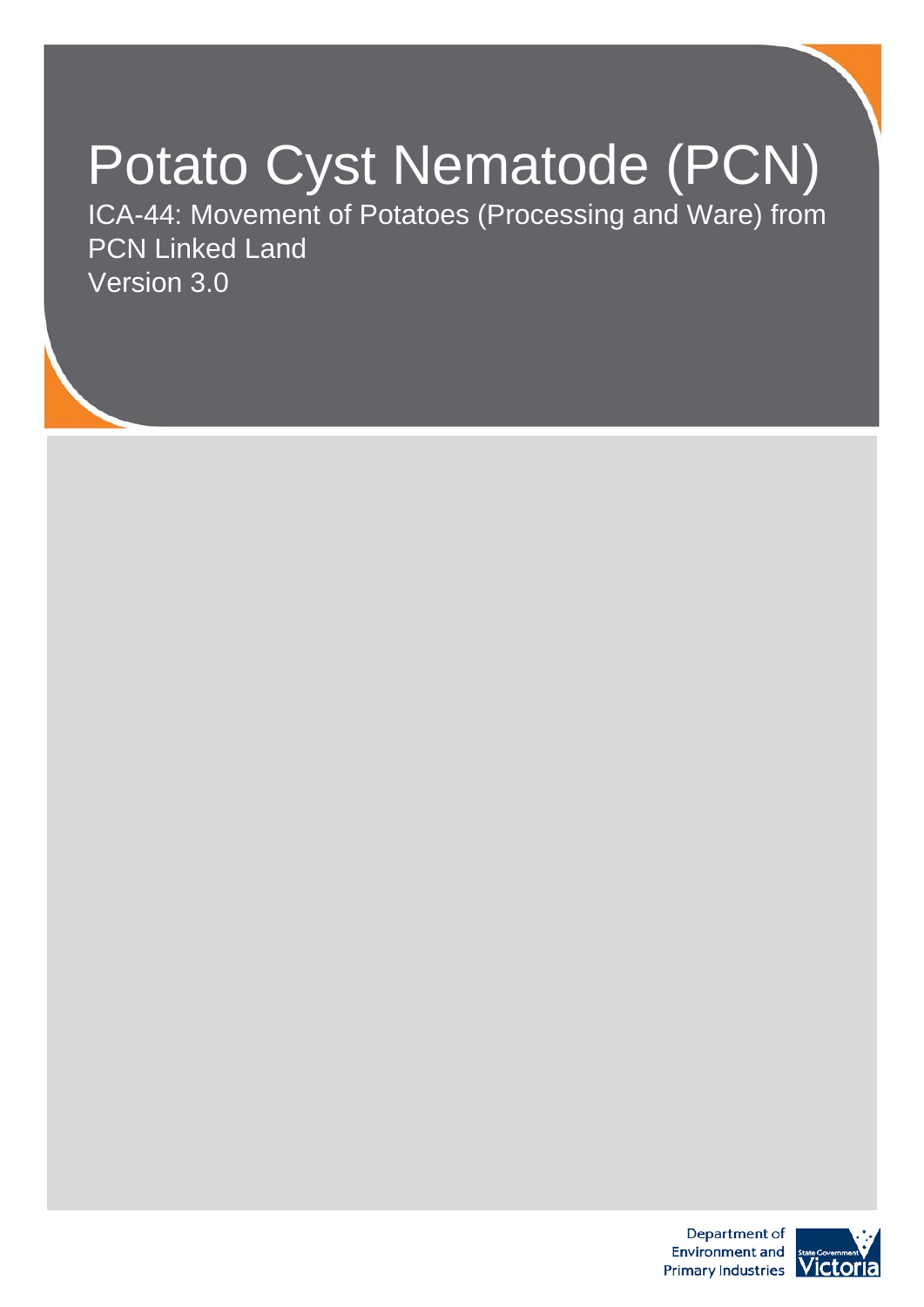#### **Revision register**

| Date of issue | Amendment details                                                                                                                                                                           |
|---------------|---------------------------------------------------------------------------------------------------------------------------------------------------------------------------------------------|
| 30/09/2004    | First Issue.                                                                                                                                                                                |
| 04/07/2005    | Second Issue – Review & Addition of Part A – Grower.                                                                                                                                        |
| 10/05/2006    | Second Issue, Rev 1 - Update of PHAC.                                                                                                                                                       |
| 23/04/2007    | Version 2.2: amend attachments 1 & 2.                                                                                                                                                       |
| 08/08/2013    | Version 2.3: amend scope (2), update definitions to remove reference to 'associated<br>properties' and add 'un-infested land' (4.0 &7.1); updated to DEPI and Plant Biosecurity<br>Act 2010 |
| 12/11/2013    | Version 3.0: Combine PS-43 & ICA-44 to be aligned with PCN Risk Based Regulatory<br>Reform Model.                                                                                           |

Published by the Victorian Government Department of Environment and Primary Industries Melbourne, November 2013.

© The State of Victoria Department of Environment and Primary Industries Melbourne 2013. This publication is copyright. No part may be reproduced by any process except in accordance with the provisions of the *Copyright Act 1968*.

Authorised by the Victorian Government, Department of Environment and Primary Industries, Plant Biosecurity & Product Integrity, 621 Burwood Highway, Knoxfield Victoria 3180.

Print managed by Finsbury Green. Printed on recycled paper.

ISBN 1 74146 412 9

For more information contact the DEPI Customer Service Centre 136 186 or email

potatocyst.nematode@depi.vic.gov.au

#### **Disclaimer**

This publication may be of assistance to you but the State of Victoria and its employees do not guarantee that the publication is without flaw of any kind or is wholly appropriate for your particular purposes and therefore disclaims all liability for any error, loss or other consequence which may arise from you relying on any information in this publication.

#### **Accessibility**

If you would like to receive this publication in an accessible format, such as large print or audio, please telephone 136 186, or email customer.service@depi.vic.gov.au

Deaf, hearing impaired or speech impaired? Call us via the National Relay Service on 133 677 or visit www.relayservice.com.au

This document is also available in PDF format on the internet at www.depi.vic.gov.au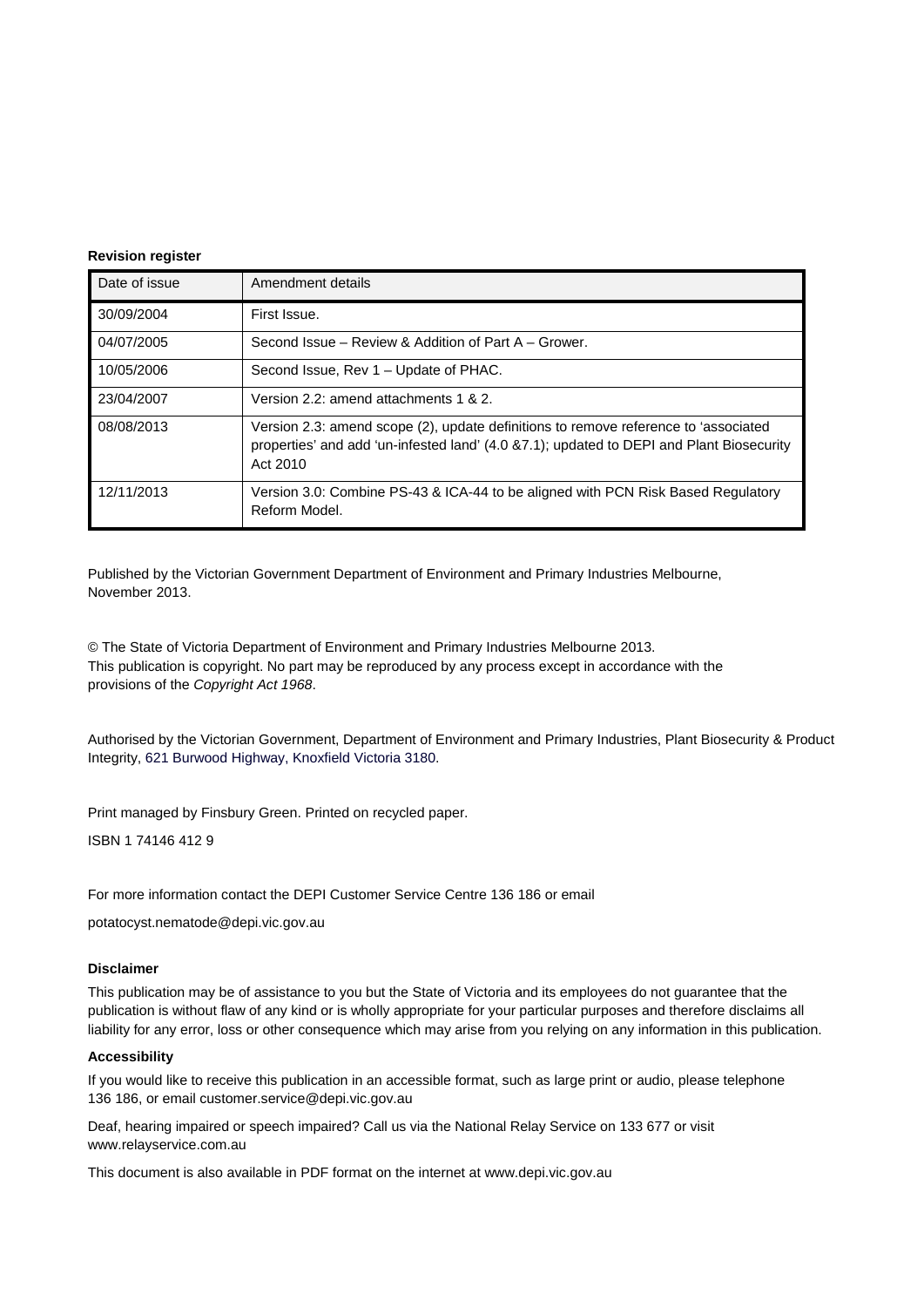# **Contents**

| 1. | <b>Purpose</b>                             | $\mathbf 2$  |
|----|--------------------------------------------|--------------|
| 2. | <b>Scope</b>                               | $\mathbf 2$  |
| 3. | <b>References</b>                          | $\mathbf{2}$ |
| 4. | <b>Definitions</b>                         | $\mathbf 2$  |
| 5. | <b>Responsibility</b>                      | 4            |
| 6. | Requirement                                | 4            |
|    | 6.1 Potato Movement                        | 5            |
| 7. | <b>Procedure</b>                           | 5            |
|    | <b>Part A: Grower</b>                      | 5            |
|    | 7.1 Management Representative (Grower)     | 5            |
|    | 7.2 Property Plan                          | 5            |
|    | 7.3 Property PCN Testing and Survey Record | 5            |
|    | 7.4 Soil Adhesion Inspection (as required) | 5            |
|    | 7.5 Package Identification - Labelling     | 6            |
|    | 7.6 Certification                          | 6            |
|    | Part B: Receival/Packing/Storage           | 7            |
|    | 8.1 Packer Activities                      | 7            |
|    | 8.2 Consignment Verification               | 7            |
|    | 8.3 Packing and Storage                    | 7            |
|    | 8.4 Soil Adhesion Inspection (as required) | 7            |
|    | 8.5 Package Identification - Labelling     | 7            |
|    | 8.6 Certification                          | 8            |
|    | 9. Accreditation                           | 8            |
|    | 9.1 Application for Accreditation          | 8            |
|    | 9.2 Training                               | 8            |
|    | 9.3 Audit Process                          | 8            |
|    | 9.4 Certificate of Accreditation           | 9            |
|    | 9.5 Non-conformances and Sanctions         | 9            |
|    | 9.6 Charging Policy                        | 9            |
|    | 10. Records and Documents Control          | 10           |
|    | 10.1 System Records                        | 10           |
|    | 10.2 System Documentation                  | 10           |
|    | 11. Attachments                            | 10           |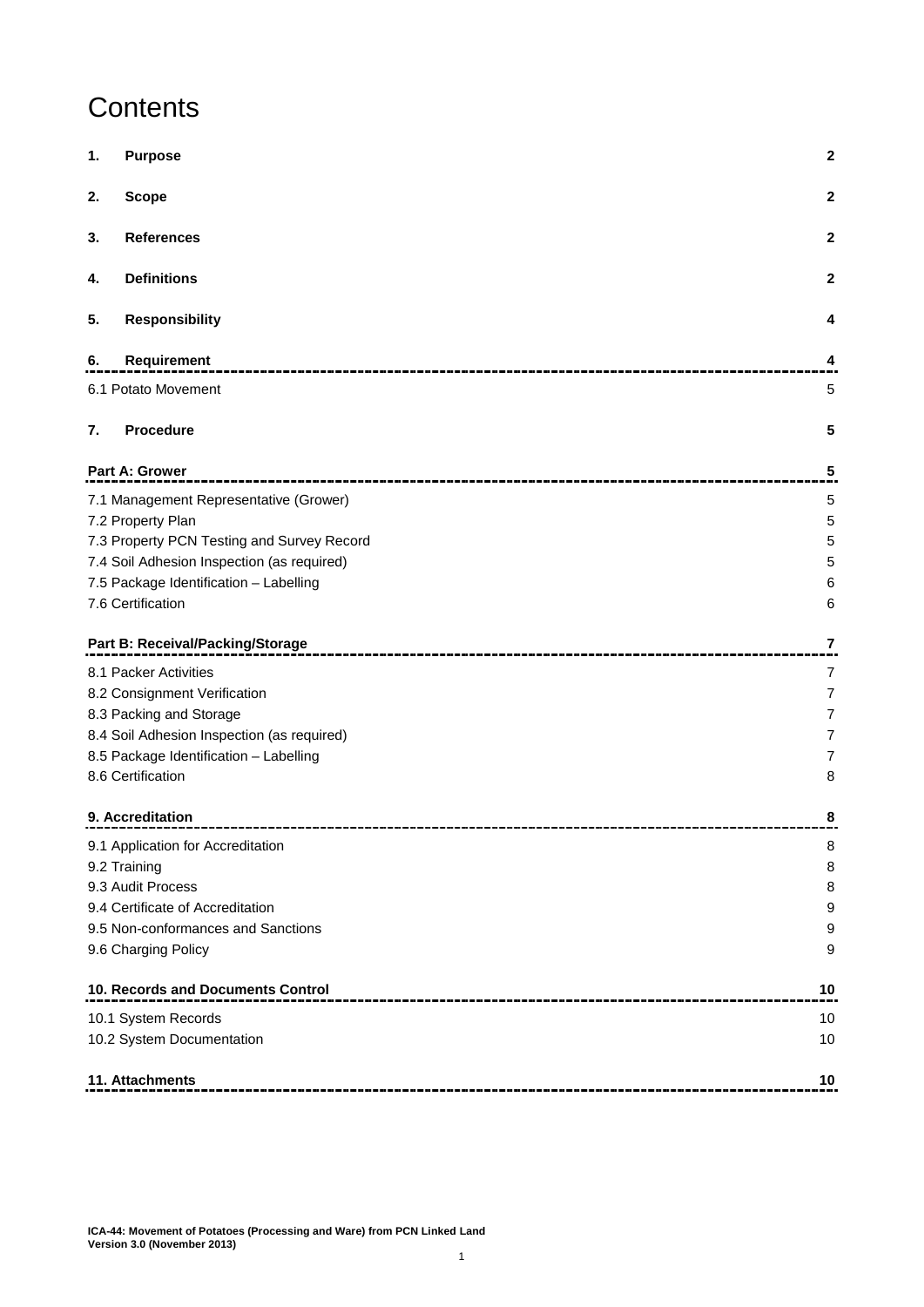# <span id="page-3-0"></span>1. Purpose

The purpose of this procedure is to address:

- the principles of operation and standards required; and
- the responsibilities and actions of personnel

that apply to the production, certification and consignment of ware potatoes and potatoes for processing as free from Potato Cyst Nematode (PCN) for export from Victoria under an Interstate Certification Assurance (ICA) Arrangement.

# <span id="page-3-1"></span>2. Scope

This procedure covers the movement of potatoes (processing and ware) sourced from PCN linked land to local and interstate markets, by a business operating under an ICA arrangement.

Pest(s): Potato Cyst Nematode (PCN) (*Globodera rostochiensis* – Wollenweber)

Produce: Ware potatoes and potatoes for processing (*Solanum tuberosum*)

Destination: Qld, Vic, SA, NT, NSW (excluding the Seed Potato Protection Areas of NSW)

This procedure does not permit:

- the certification of potatoes for propagation/planting; or
- the certification of potatoes sourced from land which is known to be or found to be infested by PCN.

Certification under this procedure may not fulfil all quarantine entry conditions for potatoes to interstate destinations.

It is the responsibility of the business consigning the potatoes to ensure compliance with all applicable quarantine requirements.

Information on interstate quarantine requirements can be obtained from a local DEPI Plant Biosecurity Officer.

# <span id="page-3-2"></span>3. References

PSW-02 Completion of Plant Health Assurance Certificates

**Plant Biosecurity Act 2010 (the Act)**

Soil Adhesion Standard

# <span id="page-3-3"></span>4. Definitions

| Act                         | means the Plant Biosecurity Act 2010                                                                                                                                                                                                                               |
|-----------------------------|--------------------------------------------------------------------------------------------------------------------------------------------------------------------------------------------------------------------------------------------------------------------|
| <b>Accredited Business</b>  | means a business that has submitted an application to be accredited with<br>the Department of Environment and Primary Industries (DEPI) to operate<br>under an Interstate Certification Arrangement (ICA) and issue Plant Health<br>Assurance Certificates (PHAC). |
| Assurance Certificate       | means a Plant Health Assurance Certificate (PHAC)                                                                                                                                                                                                                  |
| Authorised Signatory        | means a person whose name and specimen signature is included as an<br>Authorised Signatory on the Application for Accreditation                                                                                                                                    |
| <b>Block</b>                | means an identifiable parcel of land on which potatoes is grown and is<br>detailed on the Business's property plan submitted as part of the<br>Application for Accreditation                                                                                       |
| <b>Block Reference Code</b> | means a number or code used to identify a block within the property from<br>where potatoes are sourced for certification                                                                                                                                           |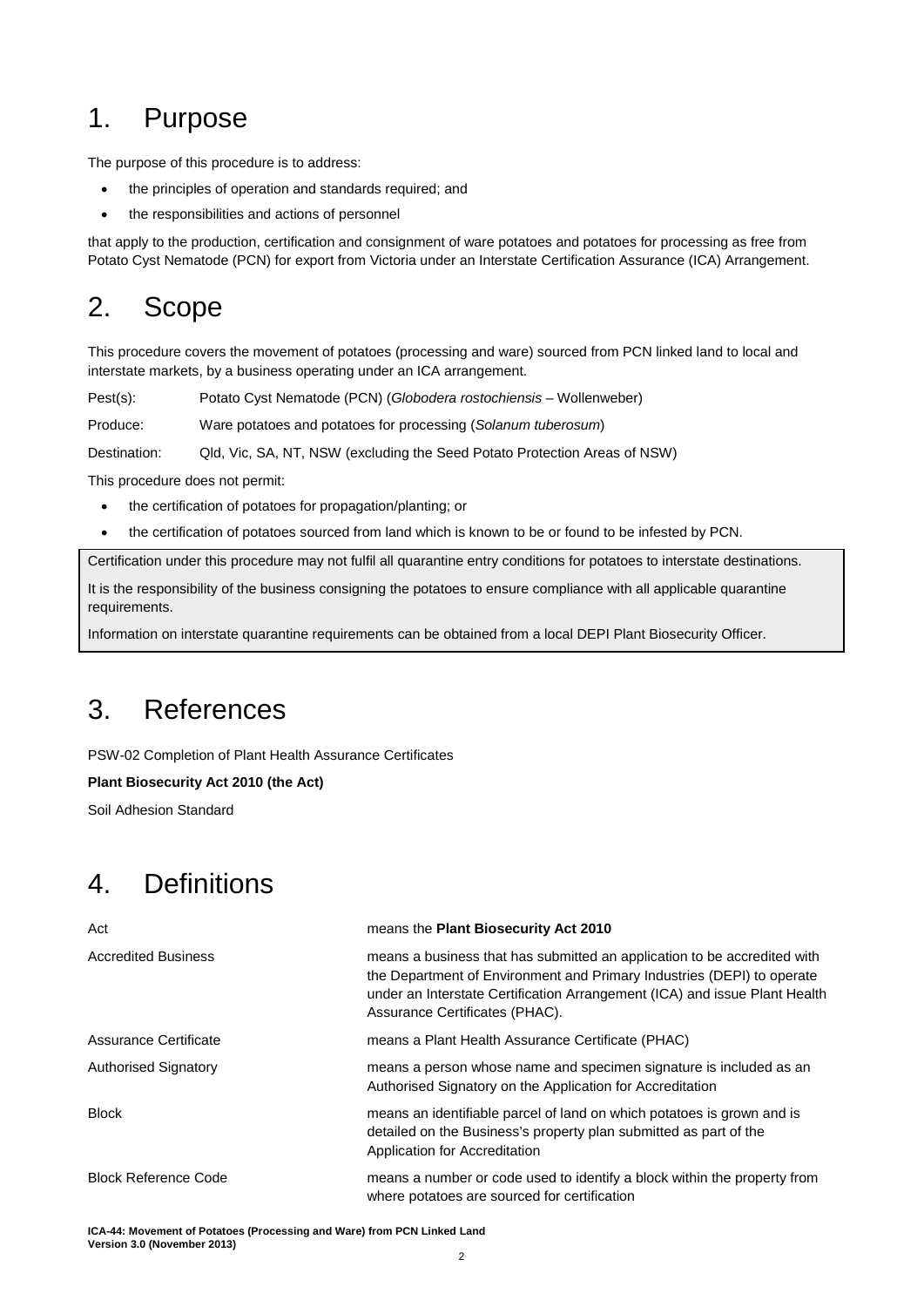| <b>Business</b>                           | means the legal entity responsible for the operation of the facility and the<br>arrangement detailed in the business' application for accreditation                                                                                                                                           |
|-------------------------------------------|-----------------------------------------------------------------------------------------------------------------------------------------------------------------------------------------------------------------------------------------------------------------------------------------------|
| Consignment                               | means a discrete quantity of packed produce presented on one Plant<br>Health Assurance Certificate (PHAC) by a single consignee. A consignment<br>may contain a number of lots                                                                                                                |
| Certification                             | means certification in the form of a Potato Transfer Certificate (PTC) for a<br>Part A accredited business and Plant Health Assurance Certificate (PHAC)<br>for a Part B accredited business                                                                                                  |
| Facility                                  | means the property where the produce is grown and harvesting is carried<br>out, and the location where post-harvest operations covered by the<br>arrangement are carried out                                                                                                                  |
| Infested land                             | means any block which has had a positive detection of Potato Cyst<br>Nematode (PCN)                                                                                                                                                                                                           |
| Linked land                               | means land in Victoria which has been sampled and tested for PCN during<br>the current growing season in accordance with the National PCN Testing<br>Protocol (Hinch 1991) and PCN has not been detected; but due to one or<br>more of the following points the land is classified as linked: |
|                                           | worked by an operator who has previously farmed PCN infested land;                                                                                                                                                                                                                            |
|                                           | land farmed with equipment that has been used in other PCN infested<br>$\bullet$<br>land;                                                                                                                                                                                                     |
|                                           | land with a contiguous border with a land parcel infested with PCN;<br>$\bullet$                                                                                                                                                                                                              |
|                                           | land exposed to direct drainage from PCN infested areas;<br>$\bullet$                                                                                                                                                                                                                         |
|                                           | land planted with seed sourced from PCN infested land or land<br>٠<br>exposed to PCN.                                                                                                                                                                                                         |
| Lot                                       | means a quantity of homogenous produce assembled for inspection at one<br>place at a time. A lot could consist of produce from one or more growers or<br>blocks or properties                                                                                                                 |
| Non-conformance                           | means a nonfulfillment of a specified requirement                                                                                                                                                                                                                                             |
| PCN survey                                | means a survey conducted during the current growing season on land<br>intended for the production of potatoes under the procedure. The PCN<br>survey must be sufficient to detect the presence or absence of PCN in the<br>production area                                                    |
| PCN survey record                         | means a record detailing the location of the PCN survey undertaken on the<br>property and includes the laboratory tests result for the presence or<br>absence of PCN                                                                                                                          |
| Plant Health Assurance Certificate (PHAC) | means certification issued by an Authorised Signatory of an Accredited<br>Business under an ICA arrangement                                                                                                                                                                                   |
| <b>Plant Health Committee</b>             | means the committee that develops national plant health policy, capacity<br>and capability in Australia                                                                                                                                                                                       |
| Potato                                    | means potato (Solanum tuberosum) grown for ware or processing trade                                                                                                                                                                                                                           |
| Potato Cyst Nematode (PCN)                | means the pest Globodera rostochiensis (Wollenweber)                                                                                                                                                                                                                                          |
| Potato Cyst Nematode (PCN) Test           | means a test for Potato Cyst Nematode (PCN) conducted in accordance<br>with the National PCN Protocol (Hinch 1991) or in another manner<br>approved by the national Plant Health Committee                                                                                                    |
| Potato Transfer Certificate (PTC)         | means a certificate recognised under state or territory legislation which is<br>used for the intrastate movement of potatoes                                                                                                                                                                  |
| Processing                                | means potatoes grown and consigned solely for the purpose of processing                                                                                                                                                                                                                       |
| Property                                  | means the location of the operation covered by the grower and/or the<br>packer as accredited under the arrangement                                                                                                                                                                            |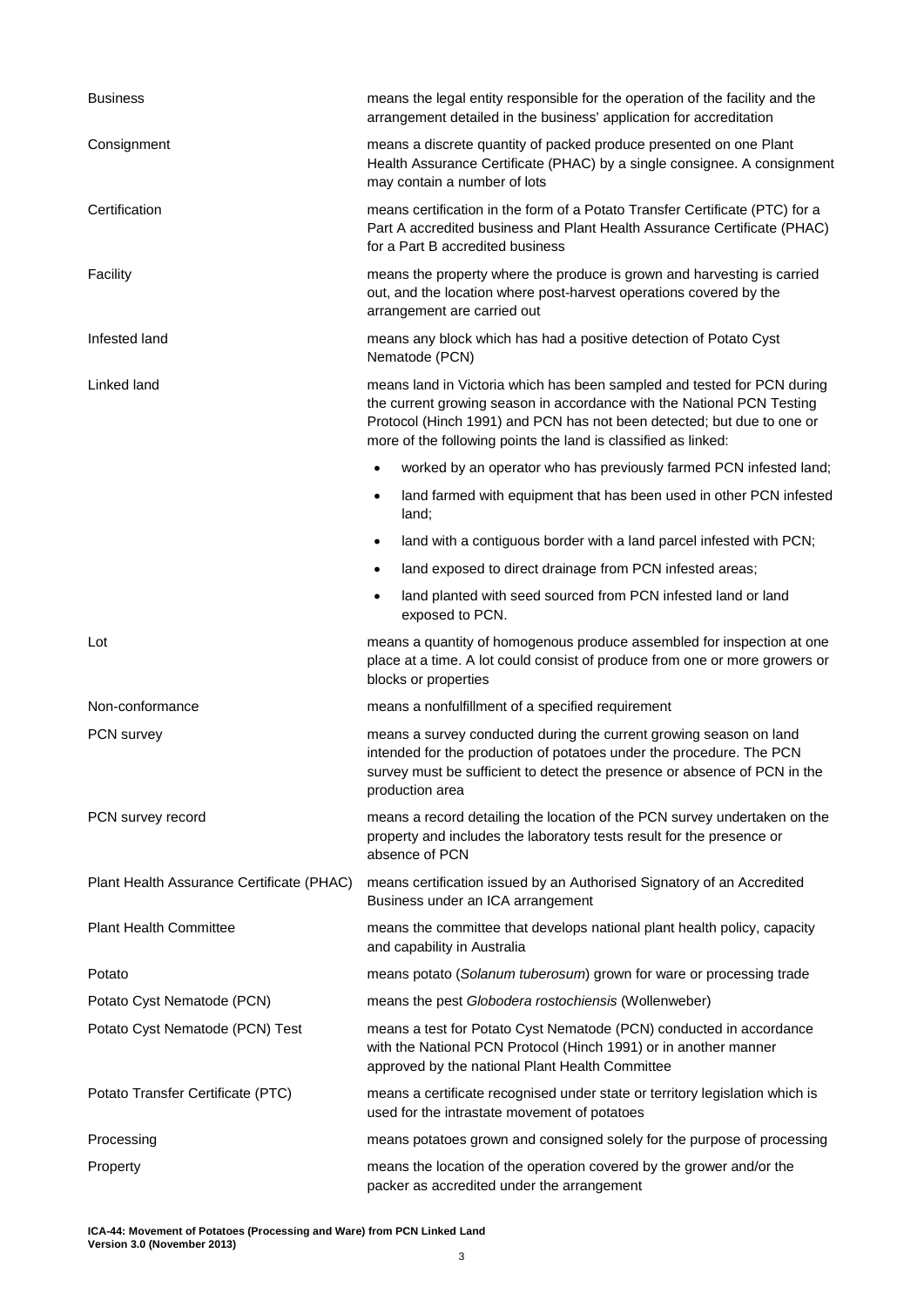Soil Adhesion Standard means the illustrated standard for the required level of cleanliness for ware potatoes and potatoes for processing for certification under this procedure (Attachment 4)

Ware **means potatoes grown for retail trade and immediate consumption as fresh** produce

# <span id="page-5-0"></span>5. Responsibility

The **Management Representative** is responsible for ensuring that:

- the business is accredited and locations where verification occurs are nominated on the application for accreditation;
- the business and its staff comply with the their responsibilities and duties;
- training staff in their duties and responsibilities under this procedure;
	- o The Management Representative must maintain a Training Register of Key Personnel (Attachment 3) for all staff performing soil adhesion inspection and consignment verification functions under Part A or Part B of this procedure. The business must have an illustration of the accepted soil adhesion standard (Attachment 4) visible from inspection tables/areas;
	- o The register must be reviewed and completed when a new staff member is employed or made responsible for a key role under the procedure. The register must be reviewed against current staff at least annually and this review recorded on the register.
- suppliers are informed of receival requirements; and
- representing the business during audits and other matters relevant to ICA accreditation.

The **Certification Controller** and deputies are responsible for:

- ensuring received potatoes are segregated until checked for certification;
- checking consignments for certification;
- keeping certificates, permits and receival records for audit by the DEPI;
- isolating material not meeting certification requirements and informing the DEPI;
- representing the business during audits and other matters relevant to ICA accreditation; and
- ensuring all certification of produce is carried out in accordance with this procedure.

The **Inspection Personnel** is responsible for:

- ensuring the Potato Inspection Record has been correctly filled out; and
- declaring that each load prepared for certification meets the national Soil Adhesion Standard.

The **Authorised Dispatcher** is responsible for ensuring:

- all packages of certified produce are identified; and
- copies of all PTC's/PHAC's issued by the business are maintained.

The **Authorised Signatory** is responsible for ensuring:

• ensuring, prior to signing and issuing a PHAC, that produce covered by the certificate has been prepared in accordance with the procedure, and the details on the certificate are true and correct in every particular.

# <span id="page-5-1"></span>6. Requirement

This procedure describes the requirements for certification of ware potatoes and potatoes for processing which have been grown on Potato Cyst Nematode (PCN) linked land and in accordance with the following quarantine conditions:

- Grown on land tested and found free of PCN during the current growing season; and
- Brushed or washed to meet the national Soil Adhesion Standard.

This procedure does not cover certification of potatoes for propagation/planting.

**ICA-44: Movement of Potatoes (Processing and Ware) from PCN Linked Land Version 3.0 (November 2013)**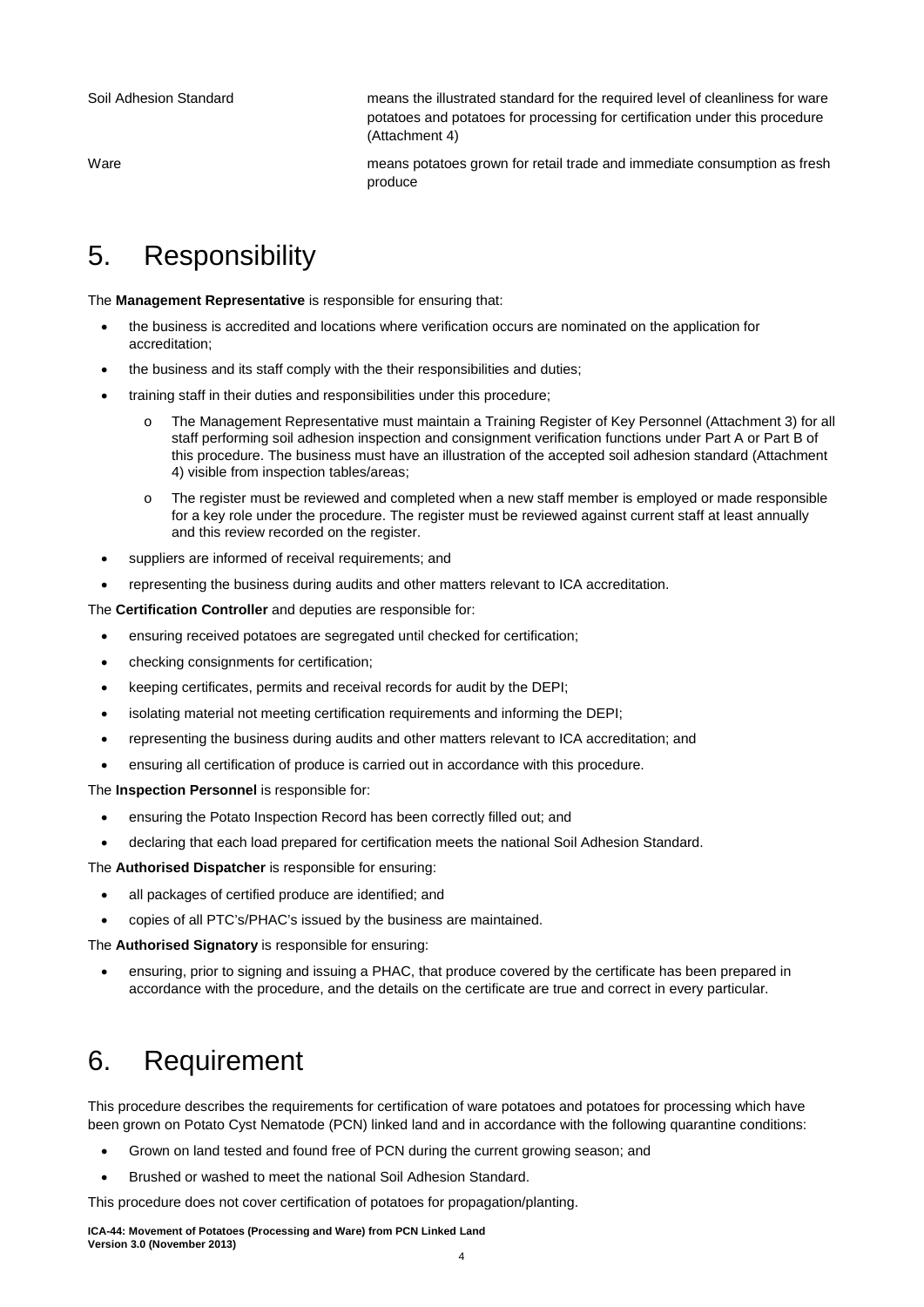This procedure does not cover the distribution and certification of potatoes from lands which have tested positive to PCN.

### <span id="page-6-0"></span>**6.1 Potato Movement**

Businesses growing and packing their own ware potatoes or potatoes for processing must be accredited under both Part A & B of this procedure.

Businesses must be accredited under Part A of this procedure if they grow and supply a Part B accredited business with ware potatoes or potatoes for processing on PCN linked land only.

Businesses intending to consign material interstate must be accredited under Part B of this procedure and pack ware potatoes or potatoes for processing which have destined from linked land from businesses accredited under Part A only.

# <span id="page-6-1"></span>7. Procedure

# <span id="page-6-2"></span>Part A: Grower

### <span id="page-6-3"></span>**7.1 Management Representative (Grower)**

Growers accredited under Part A of this procedure must be responsible for:

- the preparation of a Property Plan (7.2);
- property PCN testing and maintaining a PCN Survey Record (7.3);
- potato consignment inspections against the Soil Adhesion Standard and maintaining the potato inspection record (7.4);
- package identification (7.5); and
- certification of each consignment (7.6, 7.6.1).

### <span id="page-6-4"></span>**7.2 Property Plan**

The Certification Controller shall maintain a property plan (Attachment 1) for each property used to grow ware potatoes and potatoes for processing for certification under this procedure.

The property plan shall include:

- 1. the location of all the blocks on which the potatoes are grown;
- 2. the Block Reference Code, or Name or Number used to identify the block;
- 3. the variety of potatoes on each block;
- 4. the total land area of each block planted in potatoes;
- 5. road access including street name/s;
- 6. internal roadways;
- 7. the location and identification of buildings (e.g. packing shed, equipment sheds).

### <span id="page-6-5"></span>**7.3 Property PCN Testing and Survey Record**

The Certification Controller must ensure that potatoes prepared under this procedure have been harvested from a paddock that has been surveyed, and tested and found negative for the presence of PCN during the current growing season. The business must retain a copy of the completed PCN survey records (Attachment 2) for all source paddocks for a period of at least 2 years.

#### **7.3.1 Detection of PCN**

If PCN is detected, the business must notify DEPI immediately and cease operation under this accreditation. Potatoes must not be certified under this procedure where a positive detection of PCN has been made on a source paddock.

# <span id="page-6-6"></span>**7.4 Soil Adhesion Inspection (as required)**

The Inspection Personnel shall ensure all produce is inspected prior to consignment at a rate of 600 units or 2% (whichever is higher), to verify the Soil Adhesion Standard is met prior to sale or consignment to a Part B accredited business.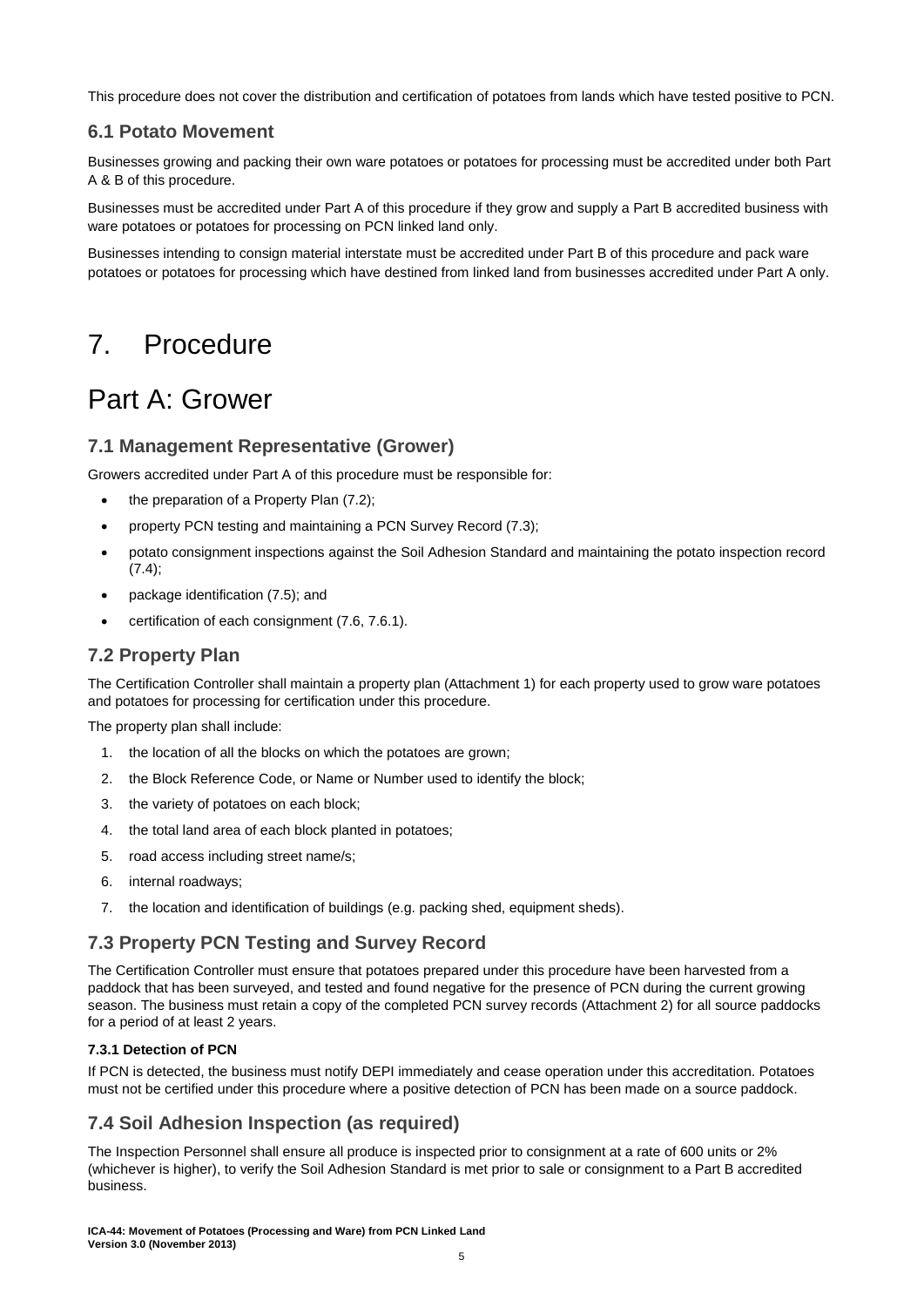A Potato Inspection Record (Attachment 5) or similar must be completed and maintained by the Inspection Personnel.

#### **7.4.1 Action following Identification of Non-conforming Product at Inspection**

The Inspection Personnel must ensure that potatoes which do not meet the Soil Adhesion Standard shall be isolated and clearly identified to prevent mixing with conforming product.

Rejected potatoes must be:

- re-graded to remove excess soil and re-inspected; or
- consigned to a market that does not require certification for freedom from Potato Cyst Nematode (PCN).

### <span id="page-7-0"></span>**7.5 Package Identification – Labelling**

After inspection and packing, the Authorised Dispatcher shall ensure each package is marked or otherwise identified in indelible, legible and visible characters of at least 5mm, with:

- the Interstate Produce (IP) number of the accredited business supplying the produce;
- the words "MEETS ICA-44 Part A"; and
- the date (or date code) on which the potatoes were harvested or packed.

Product being transported in bulk tippers do not require specific labelling. The truck trailer/tip truck registration number is considered appropriate for traceability purposes and shall be documented on the Potato Transfer Certificate (PTC) for each consignment.

Packages containing potatoes which have not been inspected and packed in accordance with the requirements of this procedure shall not be marked as stated above.

### <span id="page-7-1"></span>**7.6 Certification**

#### **7.6.1 Potato Transfer Certificates (PTC)**

A business which prepares potatoes destined for packing and certification by another business (Part B) must be accredited under Part A of this procedure.

The Authorised Dispatcher shall issue a PTC for each load consigned to a packer accredited under Part B of this procedure.

The Certification Controller shall ensure a PTC (Attachment 6) is completed and signed by an Authorised Signatory of the business prior to consignment of produce.

A business must not consign potatoes interstate under Part A of this procedure.

A PTC is not required where a business grows and packs its own potatoes and holds accreditation under Part A & B of this procedure.

#### **7.6.2 Potato Transfer Certificate (PTC) Distribution**

The **original** (white copy) must accompany the consignment.

The **duplicate** (yellow copy) must be retained by the business.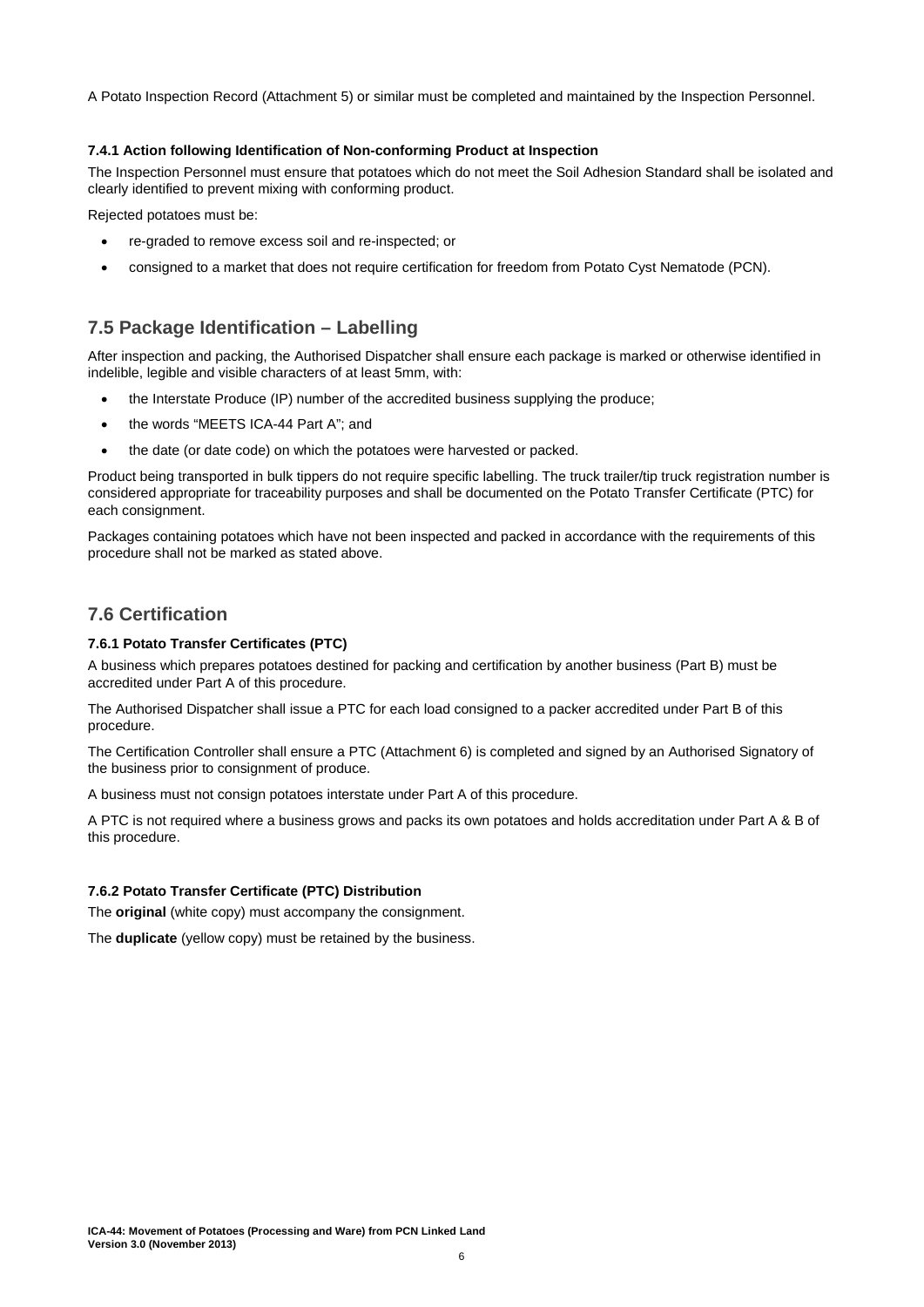# <span id="page-8-0"></span>Part B: Receival/Packing/Storage

# <span id="page-8-1"></span>**8.1 Packer Activities**

Packers accredited under Part B of this procedure must be responsible for:

- the receival and verification of each consignment (8.2);
- potato consignment inspections against the Soil Adhesion Standard and maintaining the potato inspection record (8.4);
- package identification (8.5); and
- certification of each consignment (8.6, 8.6.1).

# <span id="page-8-2"></span>**8.2 Consignment Verification**

The business must ensure that consignments of potatoes grown by another business are received with a Potato Transfer Certificate (PTC).

The Certification Controller shall:

- ensure a PTC is received with all consignments certified under this procedure;
- verify the contents of the consignment and labelling matches the details on the PTC;
- verify the consignment meets the Soil Adhesion Standard (if different business);
- complete a Potato Receival Record (Attachment 7);
- ensure once the consignment has passed verification, the business may release the consignment for packing. Each PTC shall be marked with the word "VERIFIED", and sign and date the PTC.

DEPI must be contacted immediately where a consignment does not pass verification. The consignment must also be rejected for packing and certification under this procedure.

Note: A PTC is not required where a business grows and packs its own potatoes and holds accreditation under Part A & B of this procedure.

## <span id="page-8-3"></span>**8.3 Packing and Storage**

The Certification Controller shall ensure all potatoes certified under this procedure are handled in a manner that maintains the integrity of the consignment. The potatoes must be able to be traced back to the source property at all times from receipt through to dispatch.

# <span id="page-8-4"></span>**8.4 Soil Adhesion Inspection (as required)**

The Inspection Personnel shall ensure all produce is inspected prior to consignment at a rate of 600 units or 2% (whichever is higher), to verify the Soil Adhesion Standard is met prior to sale or consignment of produce.

A Potato Inspection Record (Attachment 5) or similar must be completed and maintained by the Inspection Personnel.

#### **8.4.1 Action following Identification of Non-conforming Product at Inspection**

The Inspection Personnel must ensure that potatoes which do not meet the Soil Adhesion Standard shall be isolated and clearly identified to prevent mixing with conforming product.

Rejected potatoes must be:

- re-graded to remove excess soil and re-inspected; or
- consigned to a market that does not require certification for freedom from Potato Cyst Nematode (PCN).

## <span id="page-8-5"></span>**8.5 Package Identification – Labelling**

After inspection and packing, the Authorised Dispatcher shall ensure each package is marked or otherwise identified in indelible, legible and visible characters of at least 5mm, with:

- the Interstate Produce (IP) number of the accredited business supplying the produce;
- the words "MEETS ICA-44"; and
- the date (or date code) on which the potatoes were harvested or packed.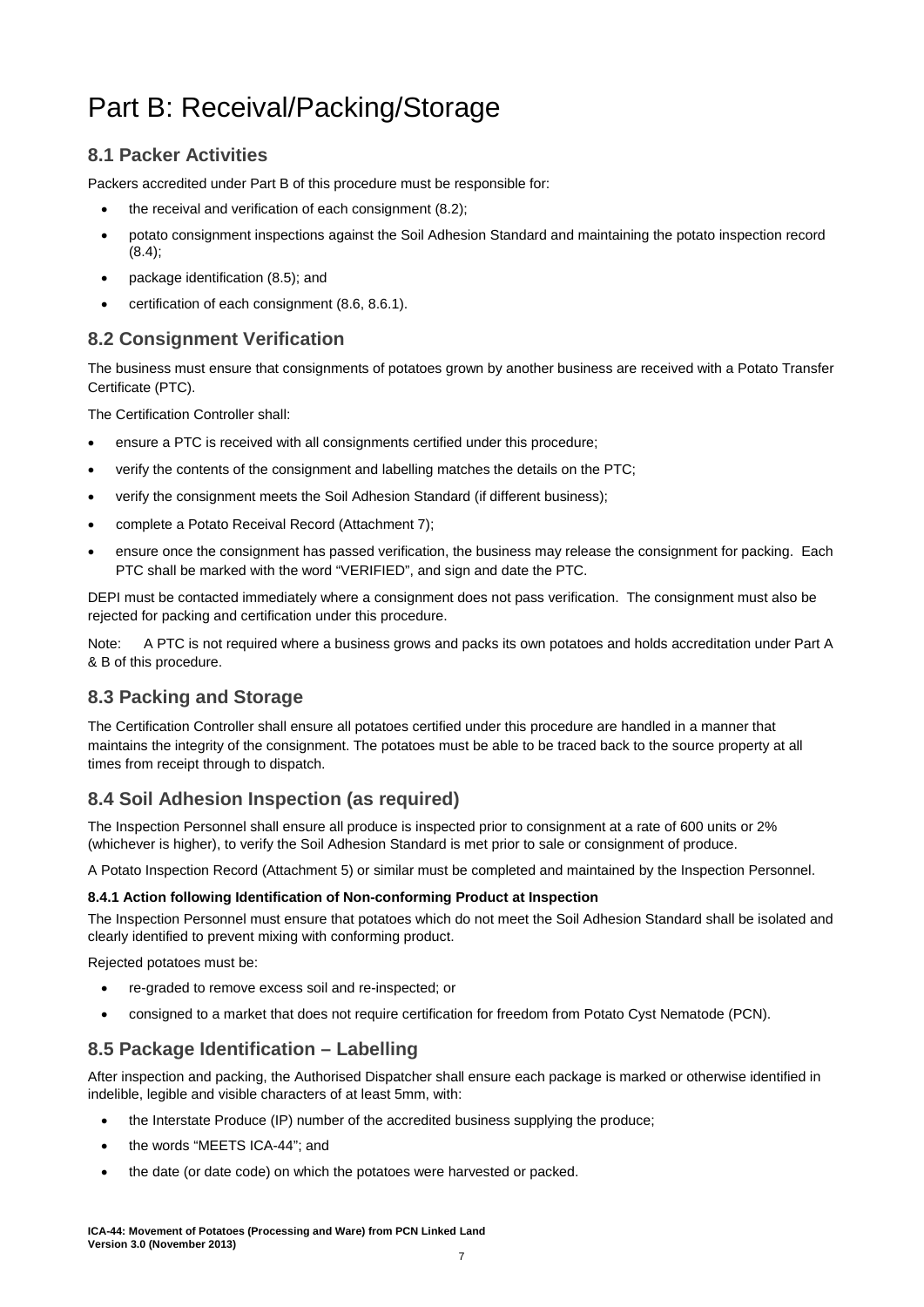Product being transported in bulk tippers do not require specific labelling. The truck trailer/tip truck registration number is considered appropriate for traceability purposes and shall be documented in the additional certification section of the Plant Health Assurance Certificate (PHAC) for each consignment.

Packages containing potatoes which have not been inspected and packed in accordance with the requirements of this procedure shall not be marked as stated above.

### <span id="page-9-0"></span>**8.6 Certification**

### **8.6.1 Plant Health Assurance Certificates (PHAC)**

A PHAC (Attachment 8) must be completed and signed by an Authorised Signatory prior to dispatch of the consignment from the packing facility.

Individual PHAC's shall be issued to cover each consignment (i.e. a discrete quantity of produce to a single consignee at the one time).

PHAC's shall be completed, issued and distributed in accordance with the Guidelines for Completion of Plant Health Assurance Certificates (PSW-02)

PHAC books must be purchased from the DEPI office through which the accreditation is held. Upon suspension, cancellation or withdrawal of accreditation, the PHAC book must be returned to DEPI.

#### **8.6.2 Plant Health Assurance Certificate (PHAC) Distribution**

The **original** (yellow copy) must accompany the consignment.

The **duplicate** (white copy) must be retained by the business.

# <span id="page-9-1"></span>9. Accreditation

### <span id="page-9-2"></span>**9.1 Application for Accreditation**

A business seeking accreditation under this procedure shall make an application for accreditation at least 10 working days prior to the intended date of commencement of certification of produce.

### <span id="page-9-3"></span>**9.2 Training**

Upon acceptance of the Application for Accreditation, DEPI will arrange with the business training for key personnel, as listed on the Application for Accreditation, to perform the functions. This training must be recorded on the Training Register of Key Personnel (Attachment 3).

### <span id="page-9-4"></span>**9.3 Audit Process**

#### **9.3.1 Initial Audit**

Prior to accrediting a Business, an Inspector shall conduct an initial audit of the business to verify the system is implemented and capable of operating in accordance with the requirements of this procedure, and the system is effective in ensuring compliance with the specified requirements of the arrangement.

#### **On completion of a successful initial audit, applicants will be granted provisional accreditation and issued a Certificate of Accreditation.9.3.2 Compliance Audits**

Compliance Audits are conducted to verify that the system continues to operate in accordance with the requirements of this procedure. Compliance audits are, wherever practical, conducted when the system is operating. A compliance audit is conducted:

- within four weeks of the initial audit and accreditation or issue of the first PHAC; and
- within twelve weeks of the business being reaccredited; and
- in the case of a business operating for more than six months of a year, between six and nine months after accreditation or reaccreditation.

Upon completion of a successful initial compliance audit, accreditation is granted to cover the current season, up to a maximum of twelve months.

Unscheduled compliance audits may be conducted at any item to investigate reported or suspected non-conformances. These may be conducted by interstate Inspectors, in the company of a Victorian Inspector.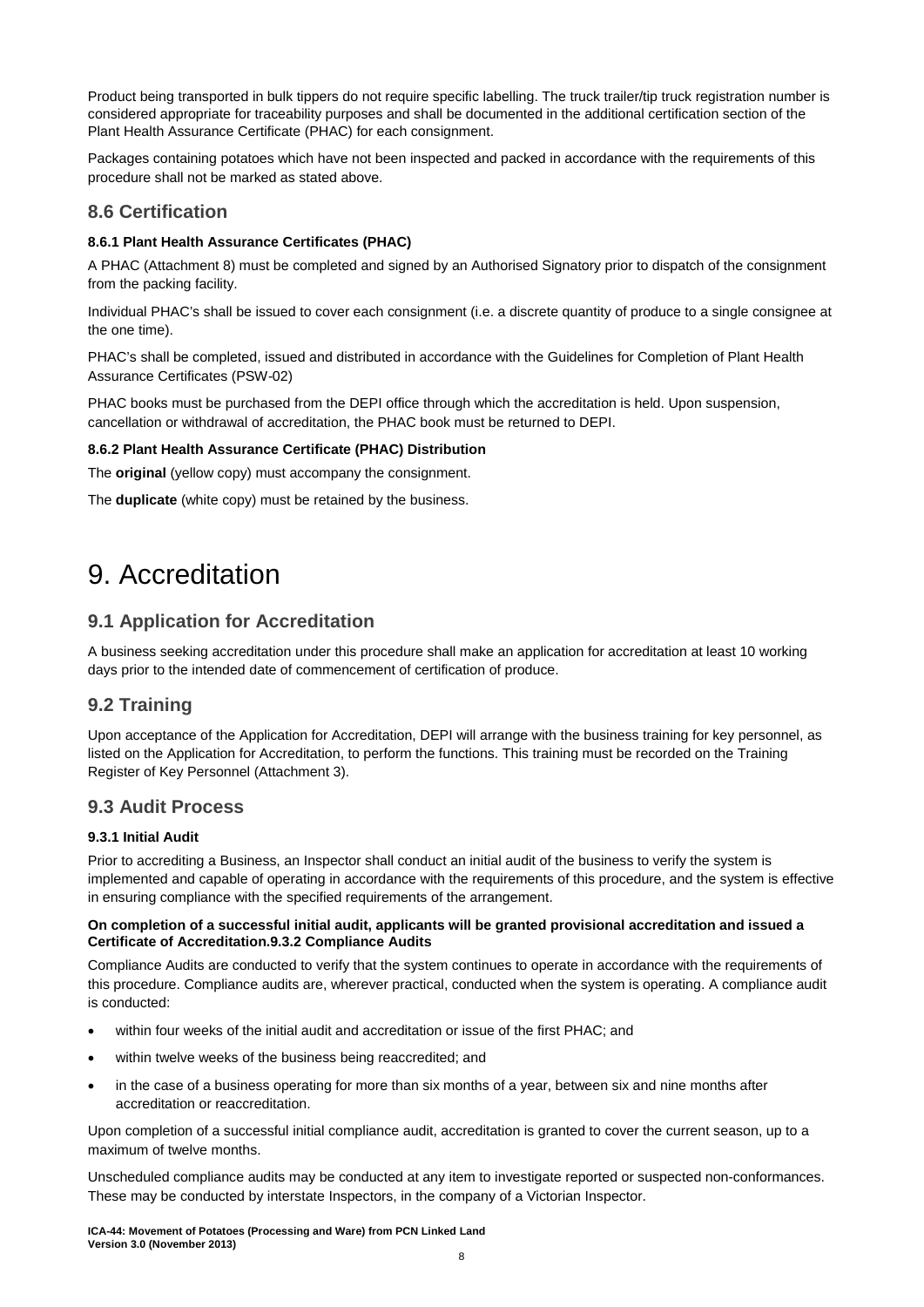#### **9.3.3 Re-Accreditation**

Accredited businesses are required to re-apply for accreditation each year the business seeks to operate under the arrangement. Businesses seeking re-accreditation must lodge a renewal application prior to accreditation lapsing, or if accreditation has lapsed, prior to commencing further certification of produce under the arrangement.

A compliance audit is conducted within twelve weeks of the Business applying for re-accreditation each year.

A compliance audit is conducted between six and nine months after the date of re-accreditation for an arrangement that operates for more than six months of the year.

### <span id="page-10-0"></span>**9.4 Certificate of Accreditation**

An accredited business will receive a Certificate of Accreditation detailing the facility location, procedure, scope (type of produce covered) and period of accreditation.

The business must maintain a current Certificate of Accreditation and make this available on request by an Inspector.

A business may not commence or continue certification of produce under this arrangement unless it is in possession of a valid and current Certificate of Accreditation for the procedure and produce type covered by the Assurance Certificate

### <span id="page-10-1"></span>**9.5 Non-conformances and Sanctions**

#### **9.5.1 Non-conformances**

Audits are regularly undertaken to evaluate the effectiveness of implementation requirements. If, in the opinion of the auditor, there is evidence indicating that there has been a failure to meet one or more accreditation requirements, the auditor may raise a Non-conformance Report (NCR). Actions required to address the non-conformance shall be discussed and recorded on the NCR.

If the integrity of the accreditation has been significantly compromised, the non-conformance may provide grounds for the suspension or cancellation of the accreditation and prosecution.

#### **9.5.2 Incident Reports**

Incident Reports may be raised by interstate quarantine authorities to report the detection of a non-conformance in produce certified under this arrangement. An investigation into the incident shall be conducted and findings reported back to the originator.

If the integrity of the accreditation has been significantly compromised, the incident may provide grounds for the suspension or cancellation of the accreditation and prosecution.

#### **9.5.3 Suspension and Cancellation**

The DEPI may suspend or cancel an accreditation when an accredited business is found, for example, to have:

- obtained accreditation through the provision of false or misleading information;
- not paid fees owing to the DEPI;
- contravened a requirement that compromises the integrity of the arrangement;
- not rectified a non-conformance.

Any action taken by the DEPI to suspend or cancel an accreditation shall be provided in writing to the Business. This shall also provide guidance on the lodgement of a written appeal requesting that the decision be reviewed.

#### **9.5.4 Prosecution**

Businesses found to be operating contrary to the Act may be liable for prosecution.

### <span id="page-10-2"></span>**9.6 Charging Policy**

The business will be charged an annual accreditation fee. This fee may be waived if other accreditations are held by the business.

A fee will be charged for all scheduled audits conducted. Unannounced audits will not be charged. The DEPI can be contacted for a schedule of fees.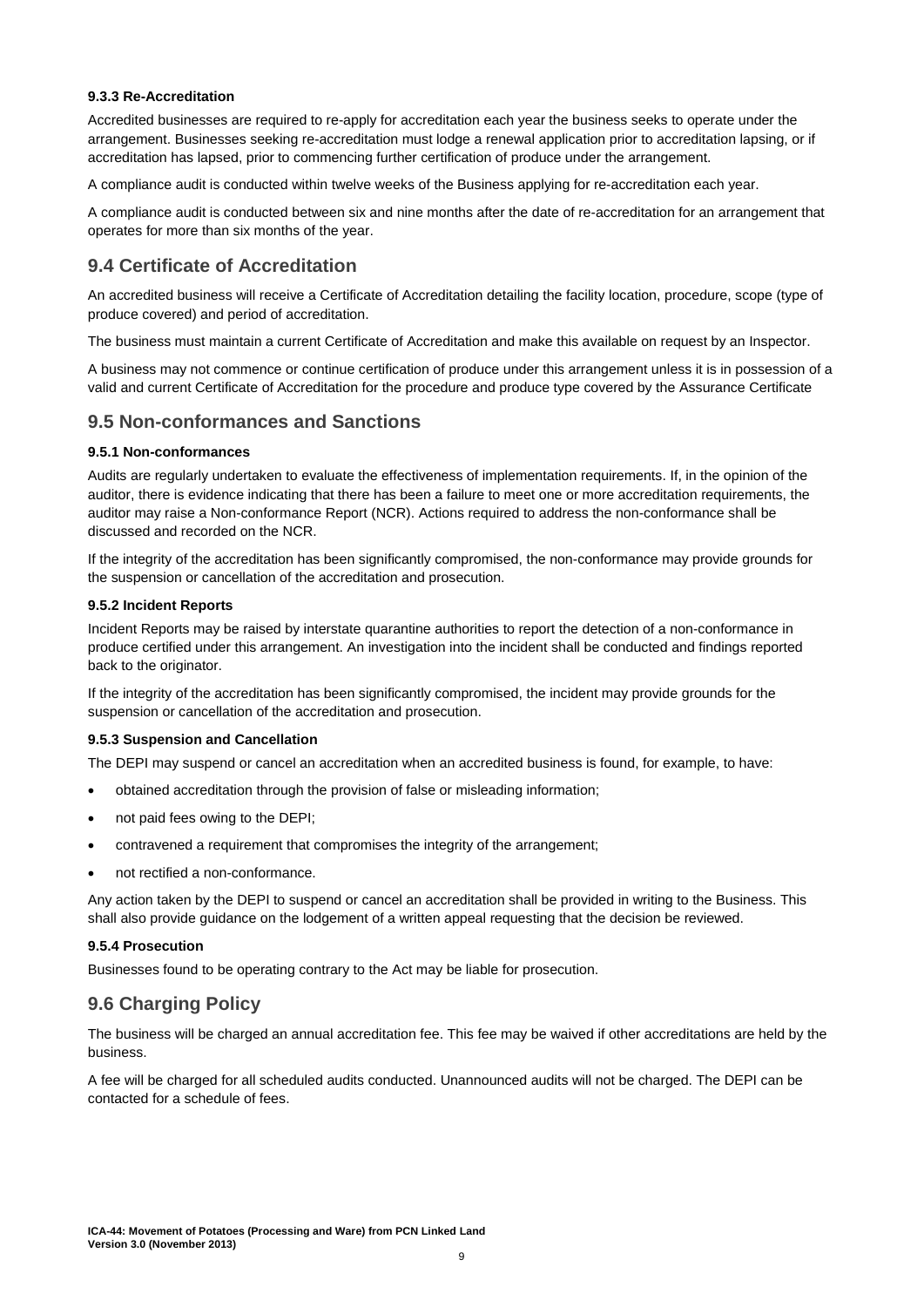# <span id="page-11-0"></span>10. Records and Documents Control

# <span id="page-11-1"></span>**10.1 System Records**

The business shall maintain the following records:

### **Part A**

- a current Property Plan for each property where produce is grown for certification under this procedure;
- PCN Survey Records which correspond to the property plan;
- Training Register;
- Illustration of the Soil Adhesion Standard to use as a reference during potato inspections;
- Potato Inspection Record; and
- duplicates of all Potato Transfer Certificates (PTC) issued by the business (where required).

### **Part B**

- Register of all Potato Transfer Certificates (PTC) received (where required);
- Potato Receival Record;
- Training Register;
- Illustration of the Soil Adhesion Standard to use as a reference during potato inspections;
- Potato Inspection Record;
- duplicates of all Plant Health Assurance Certificates (PHAC)

All system records shall be retained for a period of not less than 24 months from completion, and must be made available upon request by an Inspector.

# <span id="page-11-2"></span>**10.2 System Documentation**

The business shall maintain the following documentation:

- current copy of the approved Application for Accreditation;
- a copy of this procedure;
- a current Certificate of Accreditation.

These documents shall be made available at the request of an Inspector.

# <span id="page-11-3"></span>11. Attachments

| Attachment 1 | Property Plan (PSF-408)                                      |
|--------------|--------------------------------------------------------------|
| Attachment 2 | Potato Cyst Nematode Survey Sheet Example (PSE-008)          |
| Attachment 3 | Training Register of Key Personnel (PSF-030) Soil Adhesion   |
| Attachment 4 | Inspection Standard (PSF-063) Potato Inspection Record       |
| Attachment 5 | (PSF-180)                                                    |
| Attachment 6 | Potato Transfer Certificate (PSF-191) Potato Receival Record |
| Attachment 7 | (PSF-155)                                                    |
| Attachment 8 | Plant Health Assurance Certificate (PSE-007)                 |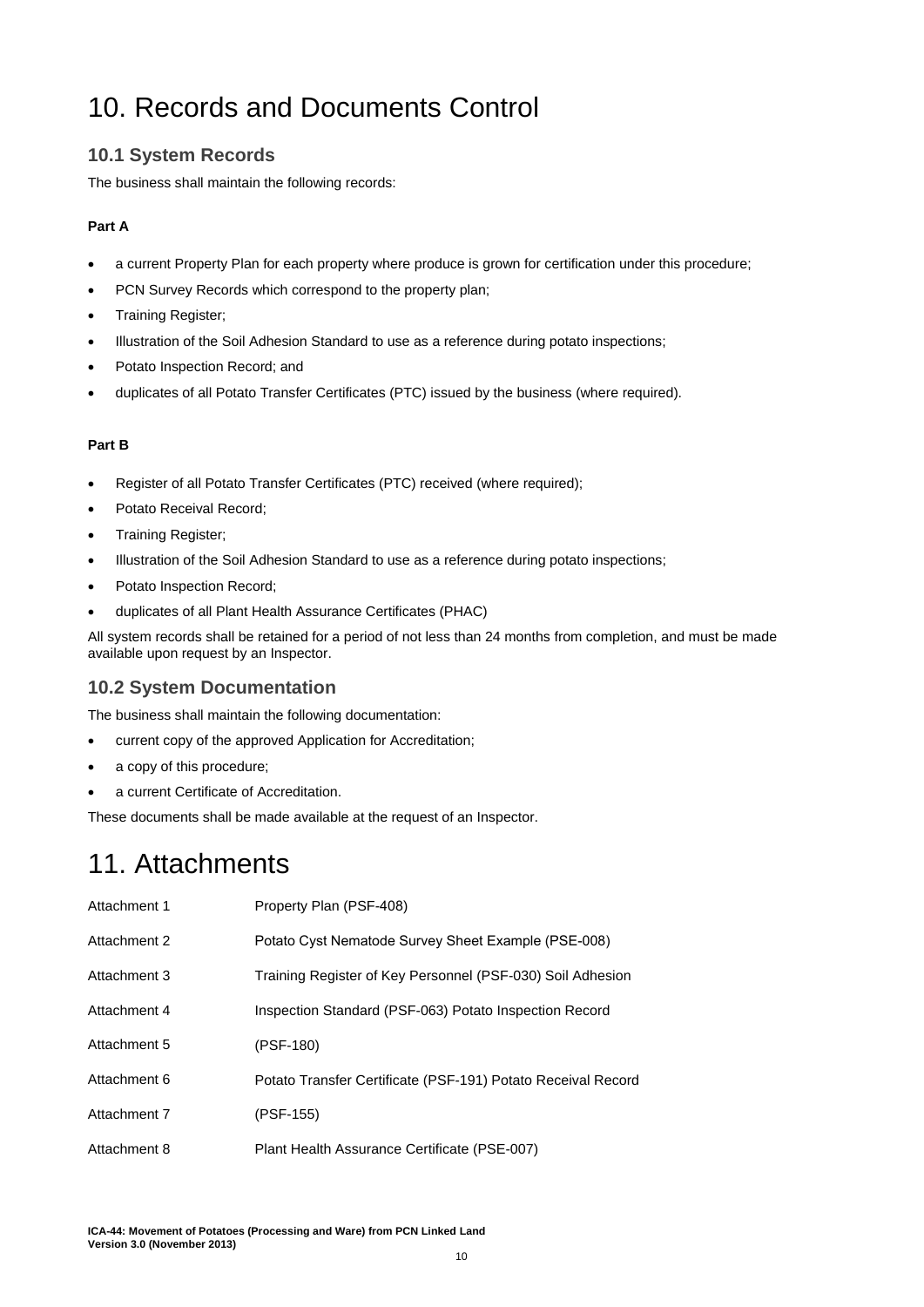# **Property Plan**

### **Property Plan Details**

The property plan (overleaf) is to include the following-

- 1. the location of blocks in which produce is grown;
- 2. the Block Reference Code or Number used to identify each block identified on the plan;
- 3. the variety of potatoes on each block;
- 4. road access including street name/s;
- 5. internal roadways within the property;
- 6. the location and identification of buildings on the property (house, packing shed, equipment sheds etc).

### **COMPLETE THE FOLLOWING DETAILS FOR EACH BLOCK SHOWN ON THE PROPERTY PLAN**

| <b>Block</b><br>Reference<br>Code or No. | <b>Name Used on Farm</b><br>for the Block | <b>Potato Variety</b> | Area<br>(Ha) | <b>Potatoes to</b><br>be<br><b>Certified?</b> |
|------------------------------------------|-------------------------------------------|-----------------------|--------------|-----------------------------------------------|
|                                          |                                           |                       |              | YES/NO                                        |
|                                          |                                           |                       |              | YES/NO                                        |
|                                          |                                           |                       |              | YES/NO                                        |
|                                          |                                           |                       |              | YES/NO                                        |
|                                          |                                           |                       |              | YES/NO                                        |
|                                          |                                           |                       |              | YES/NO                                        |
|                                          |                                           |                       |              | YES/NO                                        |
|                                          |                                           |                       |              | YES/NO                                        |
|                                          |                                           |                       |              | YES/NO                                        |
|                                          |                                           |                       |              | YES/NO                                        |
|                                          |                                           |                       |              | YES/NO                                        |
|                                          |                                           |                       |              | YES/NO                                        |
|                                          |                                           |                       |              | YES/NO                                        |
|                                          |                                           |                       |              | YES/NO                                        |

### **Arrangement Details**

Applicant's Name *(as shown on the application form)*

Street Address of Facility *(as shown on the application for accreditation form)*

Postcode

### **Scope Of Arrangement**

Application is made for accreditation under Part A or Part B of **ICA-44**: *Movement of Potatoes (Processing and Ware) from Potato Cyst Nematode (PCN) linked land.*

|--|--|--|--|--|

................................................................................................. *(position in business)* 

am authorised to sign on behalf of the business and I understand that-

- (a) accreditation will only be granted for the properties/blocks outlined;
- (b) following accreditation, certification can only be issued in accordance with scope of accreditation detailed in the Certificate of Accreditation for the procedure covering the arrangement;
- (c) a new application must be made to amend any of the current details in the Application for Accreditation of a Business for an Arrangement or this Property Plan.



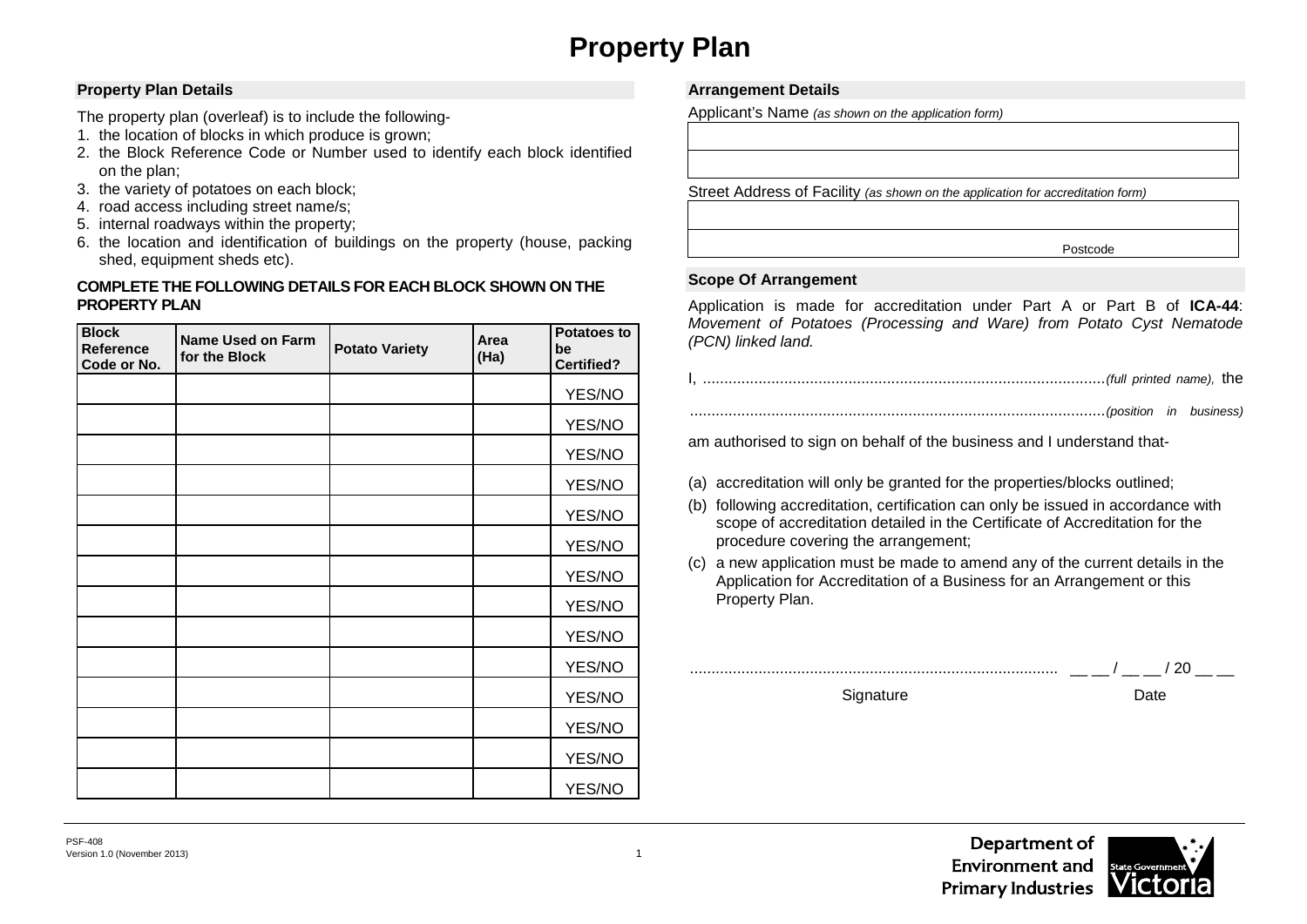# **Property Plan**



la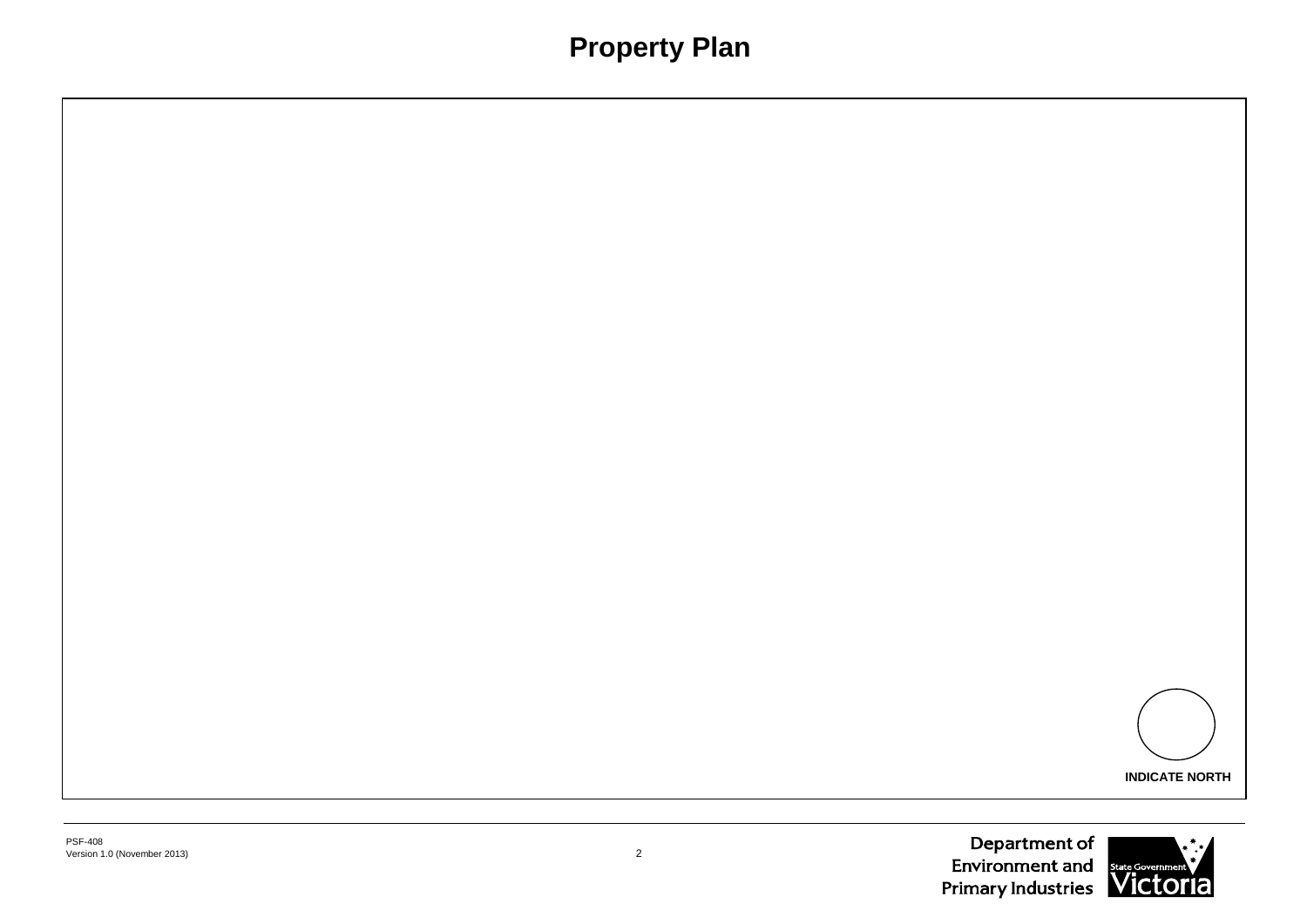# **POTATO CYST NEMATODE SURVEY**

172XXXX

| Property Owner / Leasee (please print)               |                                     |                           |                    |                                      |                             |                                 |                                                                                   |  |
|------------------------------------------------------|-------------------------------------|---------------------------|--------------------|--------------------------------------|-----------------------------|---------------------------------|-----------------------------------------------------------------------------------|--|
| Name: J.BLOGGS (BLOGGS POTATOES P/L)                 |                                     |                           | Postal Address:    | <b>BLOGGSVILLE</b>                   | <b>RMB 7462 BOUNDARY RD</b> | 0000                            |                                                                                   |  |
| Telephone: 00) 12 345 678                            |                                     |                           |                    | Fax: 00) 23 456 789                  |                             |                                 |                                                                                   |  |
| <b>Property Details (please print)</b>               |                                     |                           |                    |                                      |                             |                                 |                                                                                   |  |
| Location of Property: 678 CEMETERY ROAD, BLOGGSVILLE |                                     |                           |                    |                                      |                             |                                 |                                                                                   |  |
| Field Identification:                                |                                     |                           | GPS Location: (ha) |                                      |                             | Area of Property: (ha)          |                                                                                   |  |
| <b>TWO TREES PADDOCK</b>                             |                                     | S 38.45678<br>E 145.12345 |                    |                                      | <b>UNKNOWN</b>              |                                 |                                                                                   |  |
| Area of Potato Crop: (ha) 12                         |                                     |                           |                    | Total Area Tested: (ha) 12           |                             | Seed Supplier: A. SEEDMAN       |                                                                                   |  |
| Potato Variety/ies Sown: ATLANTIC, SEBAGO            |                                     |                           |                    |                                      | <b>NEVER SOWN</b>           |                                 | No. Years Paddocks Sown to potatoes:                                              |  |
| Other Crops Grown / Year:                            | <b>PASTURE</b>                      |                           |                    |                                      |                             |                                 | Farm Enterprise: (Home Garden/Market<br>Garden/Certified Seed Grower/Ware Grower) |  |
| Area Coordinator (please print)                      |                                     |                           |                    |                                      |                             |                                 |                                                                                   |  |
| Name: A. BOSSMAN                                     |                                     |                           |                    | District: COUNTRY                    |                             |                                 |                                                                                   |  |
| <b>Sampling</b> (please print)                       |                                     |                           |                    |                                      |                             |                                 |                                                                                   |  |
| Export $\square$<br>Local Market $\Box$              | Interstate $\boxtimes$ QR $\square$ |                           |                    | Sampling Officer: A. SAMPLER         |                             |                                 |                                                                                   |  |
| Sample Date: 07 /10 /2010                            |                                     |                           |                    |                                      |                             |                                 |                                                                                   |  |
| No. of Samples: 6                                    | Grid Size Sampled:<br>10 X 10       |                           |                    | Assisted: Y/(N)                      |                             | Sampling Time:<br>2 HRS 20 MINS |                                                                                   |  |
| Grower Signature: J. Bloggs                          |                                     |                           |                    | Sampling Completed on Farm: (Y) N    |                             |                                 |                                                                                   |  |
| <b>Testing Results (please print)</b>                |                                     |                           |                    |                                      |                             |                                 |                                                                                   |  |
| <b>Testing Date:</b><br>$\sqrt{2}$<br>/20            | Examined by:                        |                           |                    | Potato Cyst Nematode Present:<br>Y/N |                             |                                 | Re-Sampling Required:<br>Y/N                                                      |  |
| <b>Remarks / Field Sketch</b>                        |                                     |                           |                    |                                      |                             |                                 | <b>Sample Bag Identification</b>                                                  |  |
|                                                      |                                     |                           |                    |                                      |                             |                                 |                                                                                   |  |
|                                                      |                                     |                           |                    |                                      |                             |                                 |                                                                                   |  |
| DOM                                                  |                                     |                           |                    |                                      | Dam                         |                                 | 1TTI                                                                              |  |
|                                                      |                                     |                           |                    |                                      |                             |                                 | 2TT2                                                                              |  |
|                                                      |                                     |                           |                    |                                      |                             |                                 | 3TT3                                                                              |  |
|                                                      |                                     |                           |                    |                                      |                             | O                               | 4TT4                                                                              |  |
| TTEELINE                                             | $\tau\tau$ 6                        |                           |                    |                                      | TREES                       |                                 | 5T15                                                                              |  |
| ETROUGH,                                             |                                     | TTU                       |                    | TWO TREES                            |                             |                                 | 6TT6<br>₫                                                                         |  |
|                                                      |                                     |                           |                    |                                      |                             | <b>G</b>                        | 7                                                                                 |  |
| TREELINE                                             |                                     |                           |                    |                                      | GATE                        |                                 | 8                                                                                 |  |
|                                                      |                                     |                           | SHED               | PADDOCK                              |                             |                                 | 9                                                                                 |  |
|                                                      |                                     |                           |                    |                                      |                             | PACKING<br>SHEDS                | 10                                                                                |  |
| ETROUGH                                              |                                     |                           |                    |                                      |                             |                                 |                                                                                   |  |
|                                                      | CEMETERY                            |                           |                    | ROAD.                                |                             |                                 |                                                                                   |  |

PSE-008 (Example of PSF- 172, Version 3.0) White: Original (Sample) Version 1.0 (November 2013)

Pink: Duplicate (Grower)<br>Blue: Triplicate (Retain)

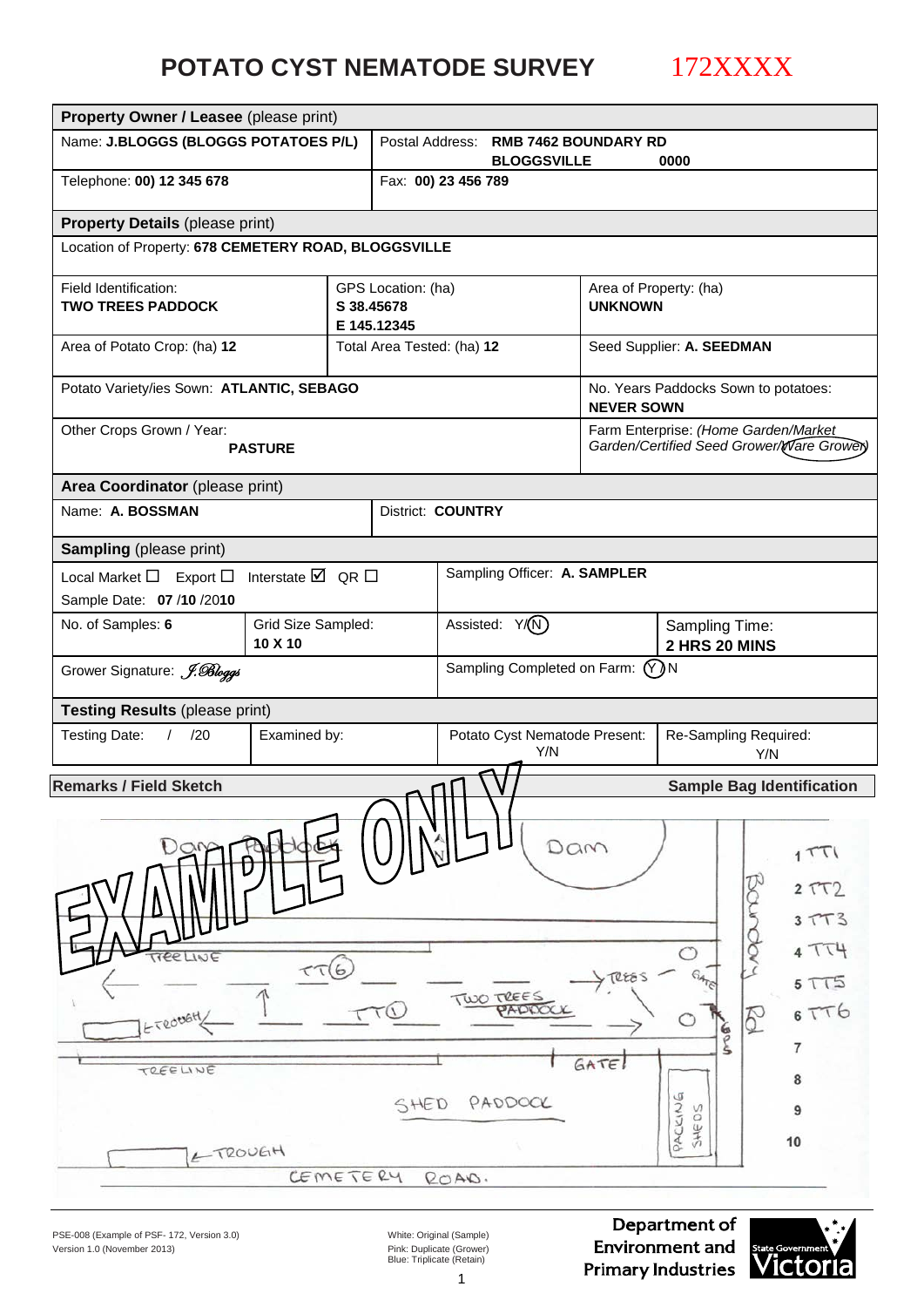# **REGISTER OF KEY PERSONNEL**

**Name of Business:** 

| <b>Position</b>                           | <b>Full Name</b> | <b>Nature of Training (Procedure</b><br>and section) | <b>Date Training</b><br><b>Completed</b> | <b>Signature of Employee</b> | <b>Signature of Trainer</b> |
|-------------------------------------------|------------------|------------------------------------------------------|------------------------------------------|------------------------------|-----------------------------|
| <b>Management</b><br>Representative       |                  |                                                      |                                          |                              |                             |
| <b>Certification Controller</b>           |                  |                                                      |                                          |                              |                             |
| <b>Deputy Certification</b><br>Controller |                  |                                                      |                                          |                              |                             |
|                                           |                  |                                                      |                                          |                              |                             |
|                                           |                  |                                                      |                                          |                              |                             |
|                                           |                  |                                                      |                                          |                              |                             |
|                                           |                  |                                                      |                                          |                              |                             |
|                                           |                  |                                                      |                                          |                              |                             |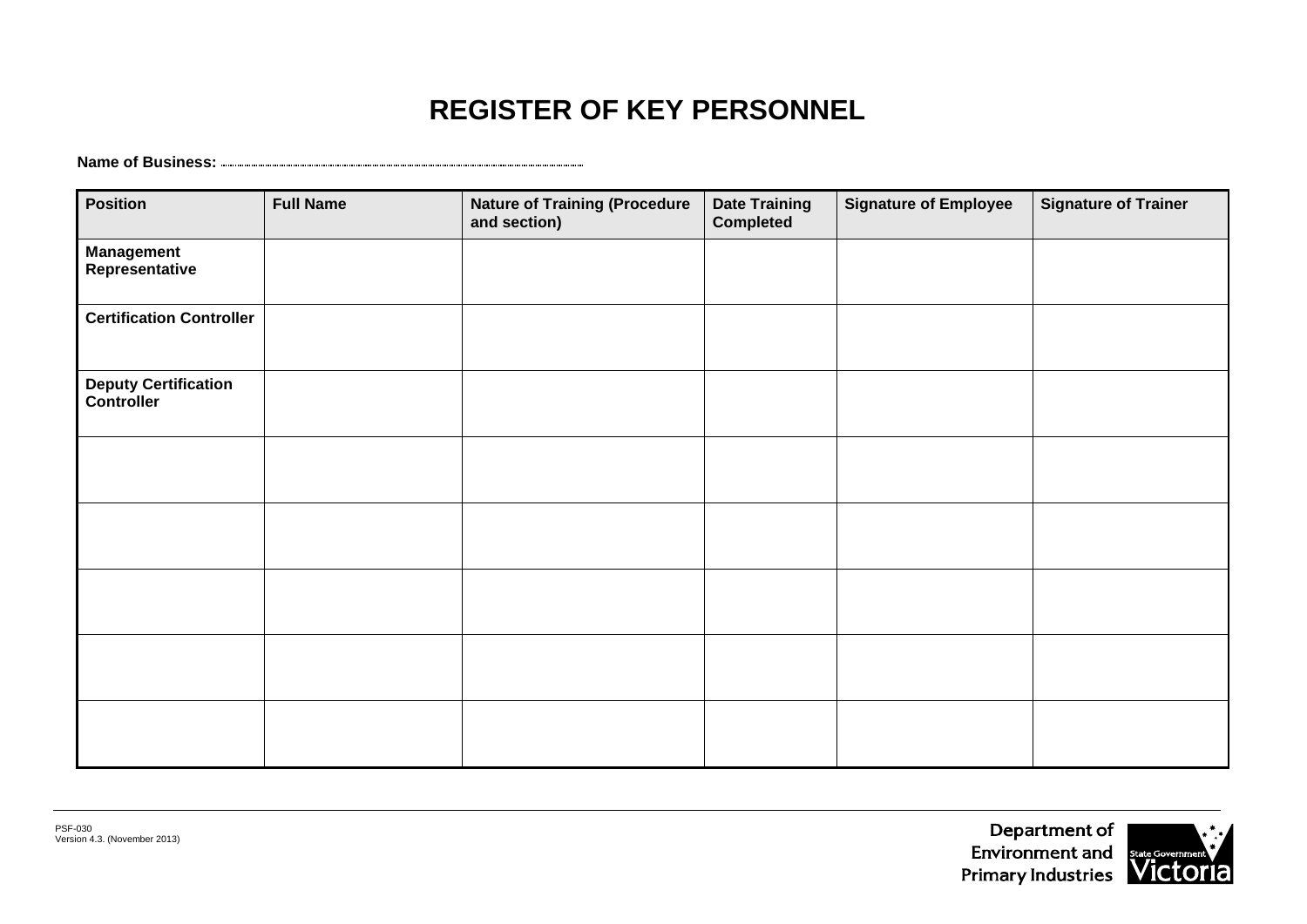# **Nationally Accepted Soil Adhesion Standard**

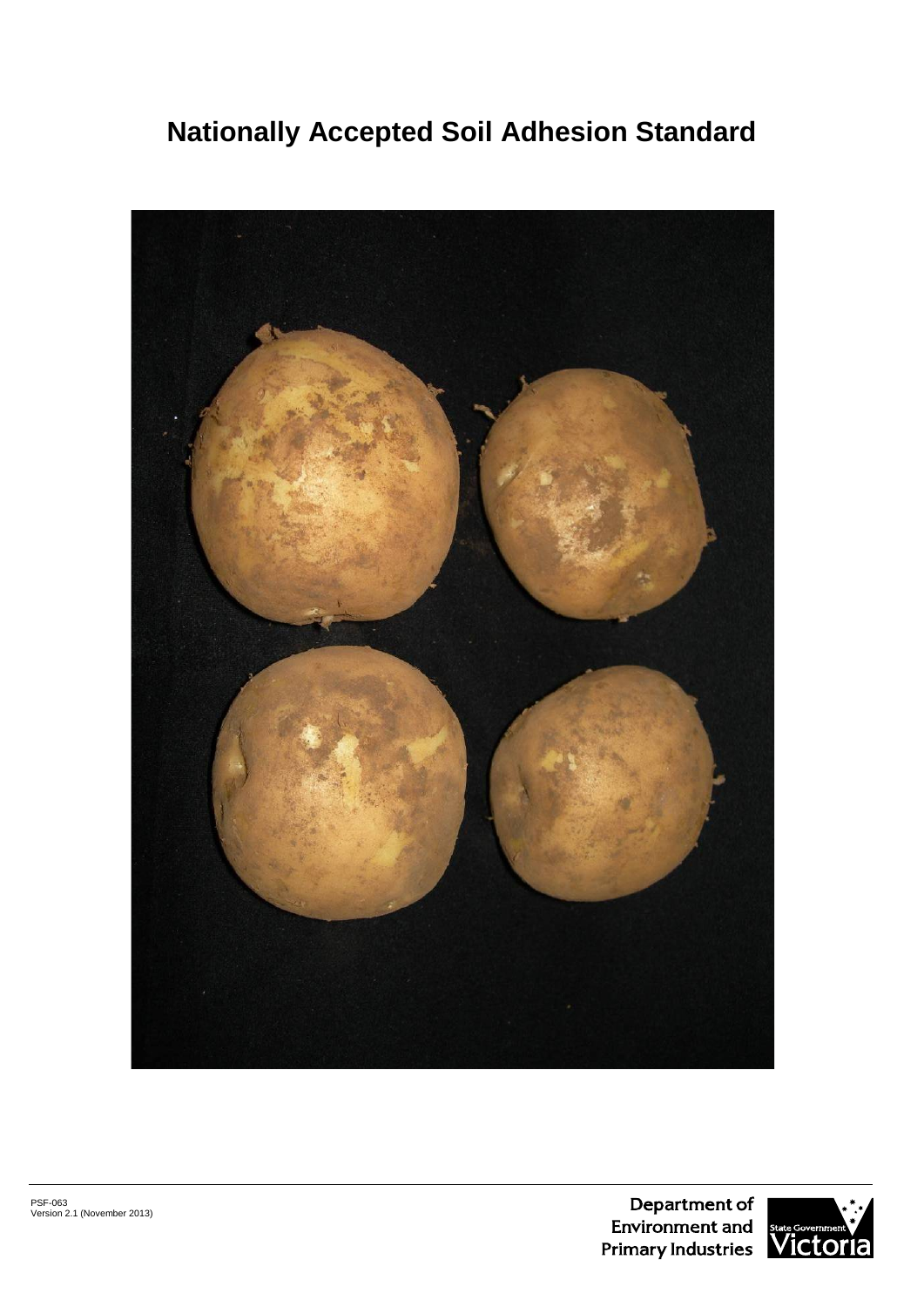# **Potato Inspection Record**

Interstate

Business Name Produce No. **V Inspection Variety Number & Type Packages Inspection Rate PHAC/ PTC Number Compliance Y/N? Inspection Person's Initials Comments**

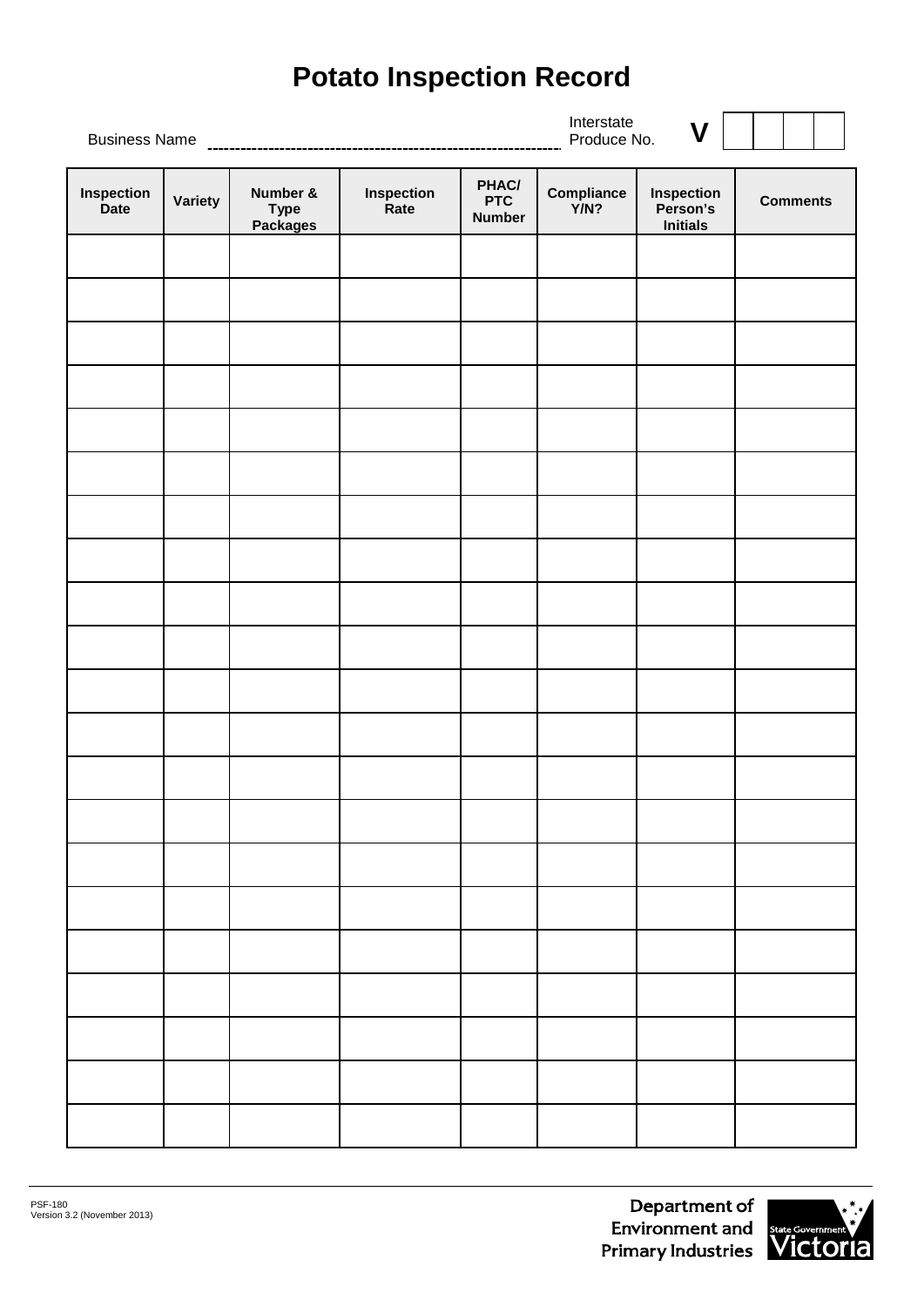# **Potato Transfer Certificate**

# **Plant Biosecurity Act 2010**



All applicable fields on this certificate must be completed.

| <b>Grower Identification Number:</b>                                                                                                                                                                                                 |                                                                                                                                                  | Date of Transfer (dd/mm/yy)                                                              |
|--------------------------------------------------------------------------------------------------------------------------------------------------------------------------------------------------------------------------------------|--------------------------------------------------------------------------------------------------------------------------------------------------|------------------------------------------------------------------------------------------|
| <b>Business Name:</b>                                                                                                                                                                                                                |                                                                                                                                                  |                                                                                          |
| <b>Paddock Identification:</b>                                                                                                                                                                                                       |                                                                                                                                                  |                                                                                          |
| <b>Location of Paddock:</b>                                                                                                                                                                                                          | Address                                                                                                                                          |                                                                                          |
| <b>PCN Association</b>                                                                                                                                                                                                               | Tick either of the following which best represents the PCN association of the<br>consignment:                                                    |                                                                                          |
|                                                                                                                                                                                                                                      | $\Box$ grown on a property tested and found to be free from PCN, where no other property<br>operated by the business is known to be PCN infested |                                                                                          |
|                                                                                                                                                                                                                                      | $\Box$<br>operated by the business which has been tested and found to be PCN infested                                                            | grown on a property tested and found free of PCN, but it is adjacent to another property |
|                                                                                                                                                                                                                                      | $\Box$ grown on a property tested and found free of PCN, where another property operated by<br>not adjacent to the source property               | the business has been tested and found to be PCN infested, and the linked property is    |
| <b>Potato Variety:</b>                                                                                                                                                                                                               |                                                                                                                                                  | Tonnage:                                                                                 |
| Destination of load:                                                                                                                                                                                                                 | <b>Business Name</b>                                                                                                                             |                                                                                          |
| Pursuant to section 134 of the Plant Biosecurity Act 2010<br>penalties apply for any person providing a statement or<br>information that the person knows to be false.                                                               | Destination (address):                                                                                                                           |                                                                                          |
| <b>Authorised Person:</b><br>I declare that the information provided is true and correct and that<br>the potatoes referred to on this certificate meet the conditions set<br>in the current Department of Primary Industries permit: | <b>Printed Name:</b>                                                                                                                             | Signature:                                                                               |

PSF-191<br>
Version 4.1 (November 2013)<br>
Version 4.1 (November 2013)<br>
Version 4.1 (November 2013) **Duplicate Yellow:** retain in book for audit purposes

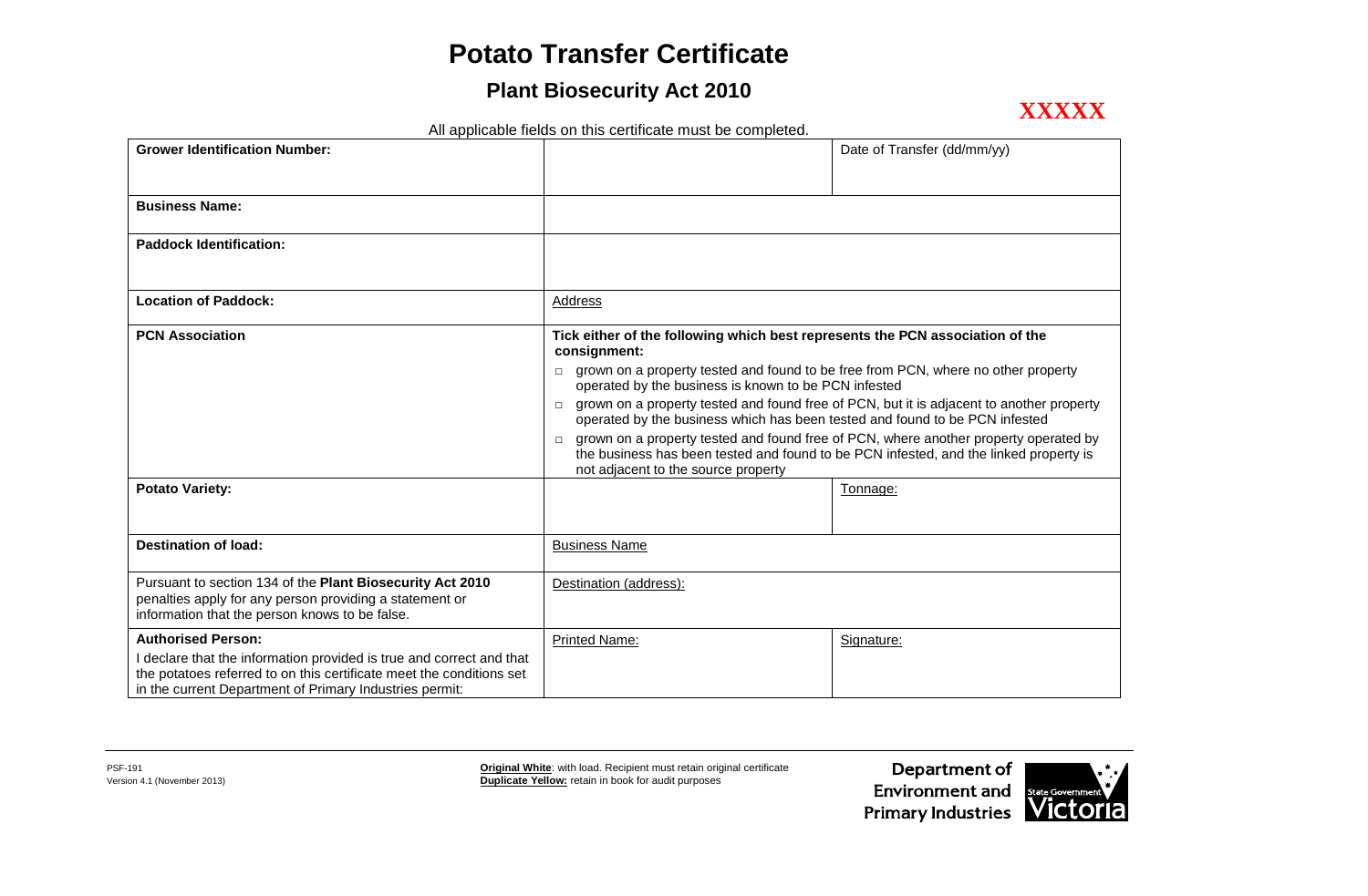# **Potato Receival Record**

Version 1.2 (November 2013)

PSF-155

*<sup>2</sup> Note problems and discrepancies with consignment received*

**Name of Business: \_\_\_\_\_\_\_\_\_\_\_\_\_\_\_\_\_\_\_\_\_\_\_\_\_\_\_\_\_\_\_\_\_\_\_\_\_ Record Number ................**

| Receival<br>Date | PTC <sup>1</sup><br>$\#$ | Grower<br>IP $#$ | Qty | Package<br><b>Type</b> | <b>Supplier/Grower</b> | <b>Produce Origin</b> | <b>Produce Variety</b> | Compliance<br>Y/N | <b>Certification</b><br><b>Controller's Initials</b> | Comments <sup>2</sup> |
|------------------|--------------------------|------------------|-----|------------------------|------------------------|-----------------------|------------------------|-------------------|------------------------------------------------------|-----------------------|
| 1 <sub>1</sub>   |                          | $V_{-}$          |     |                        |                        |                       |                        |                   |                                                      |                       |
| $1 \quad 1$      |                          |                  |     |                        |                        |                       |                        |                   |                                                      |                       |
| 1 <sub>1</sub>   |                          |                  |     |                        |                        |                       |                        |                   |                                                      |                       |
| $1 \quad 1$      |                          |                  |     |                        |                        |                       |                        |                   |                                                      |                       |
| $1 \quad 1$      |                          |                  |     |                        |                        |                       |                        |                   |                                                      |                       |
| 1 <sub>1</sub>   |                          |                  |     |                        |                        |                       |                        |                   |                                                      |                       |
| $1 \quad 1$      |                          |                  |     |                        |                        |                       |                        |                   |                                                      |                       |
| 1 <sub>1</sub>   |                          |                  |     |                        |                        |                       |                        |                   |                                                      |                       |
| 1 <sub>1</sub>   |                          |                  |     |                        |                        |                       |                        |                   |                                                      |                       |
| $1 \quad 1$      |                          |                  |     |                        |                        |                       |                        |                   |                                                      |                       |
| 1 <sub>1</sub>   |                          |                  |     |                        |                        |                       |                        |                   |                                                      |                       |
| 1 <sub>1</sub>   |                          |                  |     |                        |                        |                       |                        |                   |                                                      |                       |
| $1 \quad 1$      |                          |                  |     |                        |                        |                       |                        |                   |                                                      |                       |
| 1 <sub>1</sub>   |                          |                  |     |                        |                        |                       |                        |                   |                                                      |                       |
| 1 <sub>1</sub>   |                          |                  |     |                        |                        |                       |                        |                   |                                                      |                       |
| $1 \quad 1$      |                          |                  |     |                        |                        |                       |                        |                   |                                                      |                       |
| 1 <sub>1</sub>   |                          |                  |     |                        |                        |                       |                        |                   |                                                      |                       |
| 1 <sub>1</sub>   |                          |                  |     |                        |                        |                       |                        |                   |                                                      |                       |
| $1 \quad 1$      |                          |                  |     |                        |                        |                       |                        |                   |                                                      |                       |
| 1 <sub>1</sub>   |                          |                  |     |                        |                        |                       |                        |                   |                                                      |                       |
| $1 \quad 1$      |                          |                  |     |                        |                        |                       |                        |                   |                                                      |                       |
|                  |                          |                  |     |                        |                        |                       |                        |                   |                                                      |                       |

Department of Environment and State Government



<span id="page-19-1"></span><span id="page-19-0"></span>